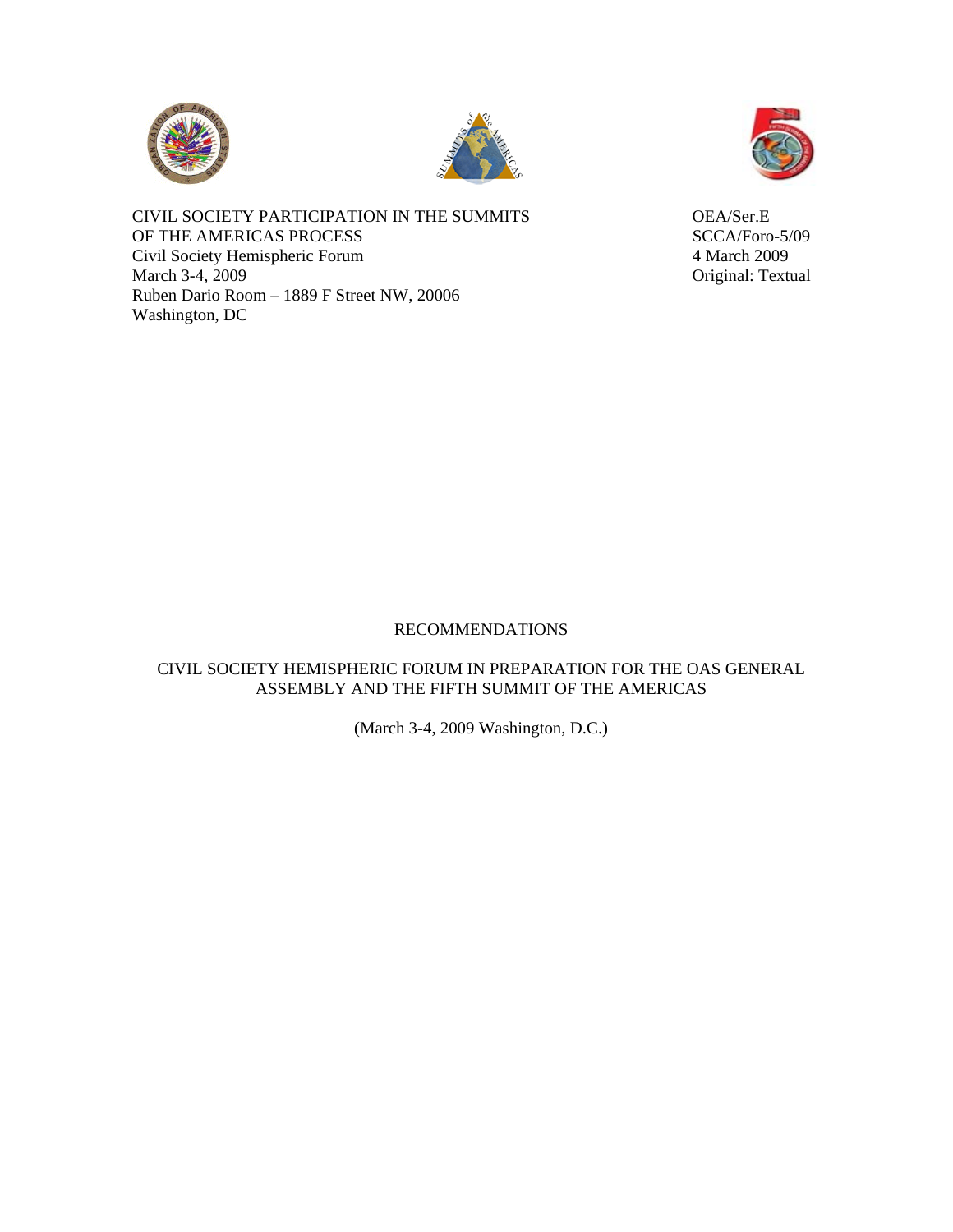### RECOMMENDATIONS

# CIVIL SOCIETY HEMISPHERIC FORUM IN PREPARATION FOR THE OAS GENERAL ASSEMBLY AND THE FIFTH SUMMIT OF THE AMERICAS

#### (March 3-4, 2009 Washington, D.C.)

On March 3 and 4, 2009, more than 100 civil society participants from the hemisphere met at the OAS Headquarters, to formulate recommendations for the XXXIX OAS General Assembly and the Fifth Summit of the Americas, which will be held in San Pedro Sula, Honduras in June 2009 and Port of Spain, Trinidad and Tobago in April 2009, respectively.

The recommendations emerged during two days of discussions, in which five thematic sessions were held, and working groups engaged in open dialogues addressing the topics covered by the Draft Declaration of San Pedro Sula and the Draft Declaration of Commitment of Port of Spain and strengthening civil society participation in OAS activities and the Summits of the Americas Process. The list of participants who attended the Civil Society Hemispheric Forum is included as an annex to this document.

#### **RECOMMENDATIONS**

### **NONVIOLENCE AND MULTIDIMENSIONAL SECURITY**

Recommendations presented in plenary regarding the Draft Declaration of San Pedro Sula:

- 1. We recognize the value of the Draft Declaration of San Pedro Sula but we request to include more exhaustive analysis on the situation of violence and insecurity.
- 2. We request the recognition of the complexity of reasons and political, social, economical and cultural contexts that promote violence.
- 3. We request the recognition of all actors responsible for violence.
- 4. We recommend the revision of terminology that recognizes *alterity* and a culture of peace.
- 5. We recommend the establishment of mechanisms for accountability, monitoring and transparency.

Recommendations from the group discussion:

- 1. We recommend that Governments revise the concept security in the document. This does not develop the relationship between security and the doctrine of national security with a focus on multidimensional security.
- 2. It should be recognized that impunity persists in Latin America and, therefore, it is fundamental to identify in the Declaration all of the actors responsible that exercise violence as well as private settings that derive from state organs.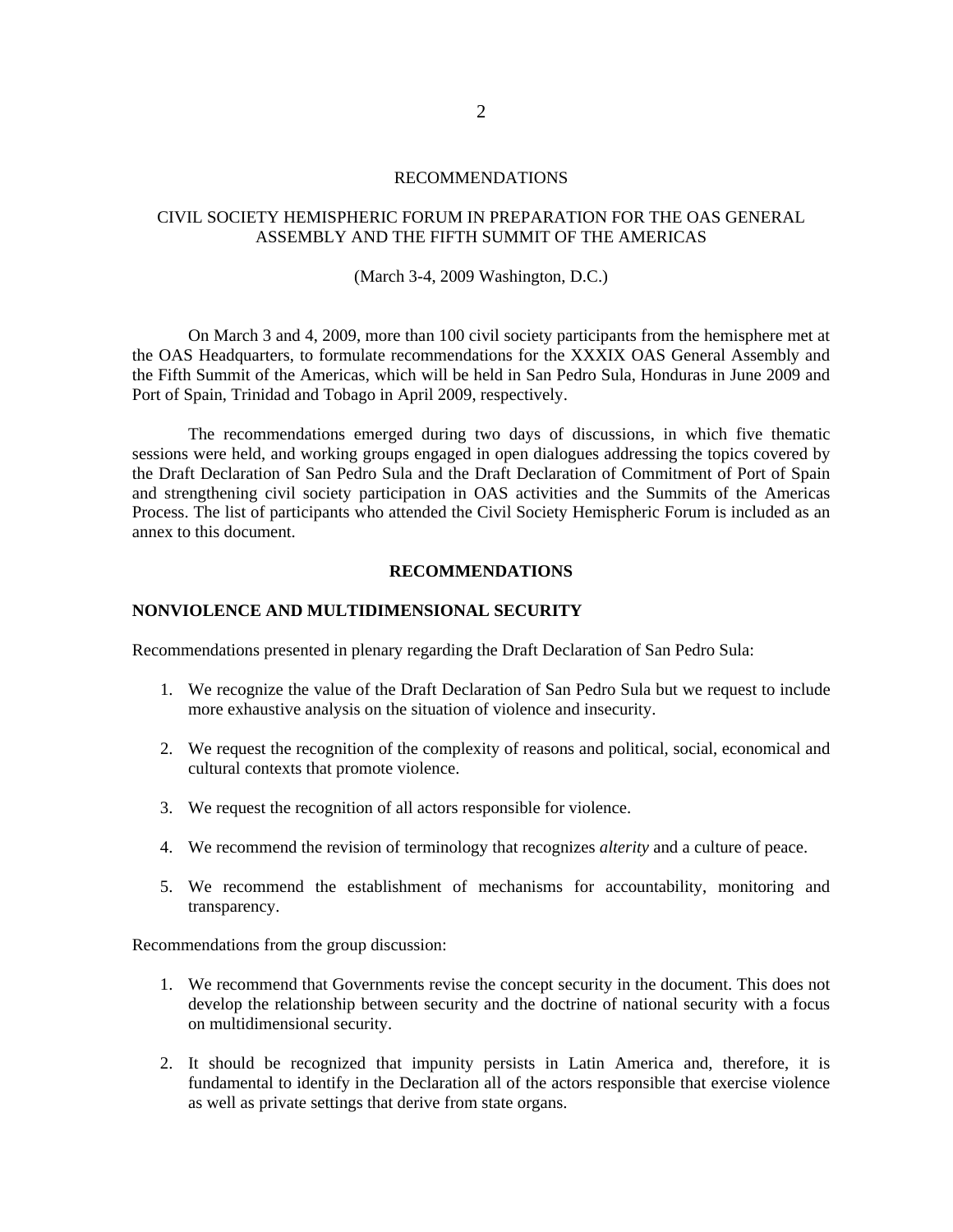- 3. In addition to the conventions and declarations mentioned, the following should be included: Inter- American Convention on Human Rights, Inter-American Convention On International Traffic In Minors, Inter-American Convention To Prevent And Punish Torture, and Inter-American Convention On The Elimination Of All Forms Of Discrimination Against Persons With Disabilities
- 4. We request that Governments make explicit mention to the commitment of justice and truth.
- 5. The States should recognize and compile, in the Declaration, the existence of different initiatives of Non violence carried out by civil society. It is necessary to recognize civil society best practices in the Declaration.
- 6. We recommend that the Governments make public, as appropriate, the documents discussed in the framework of the Summit of the Americas process and the OAS General Assembly so that civil society can make the pertinent contributions.
- 7. We recommend that the Declaration should the concept of human security that recognizes the different forms of violence and insecurity.
- 8. We are concerned with the lack of recognition of all the social sectors, especially those historically marginalized and excluded, to this end we request the clear recognition of a commitment from the governments with the guarantee of human rights and access to justice without discrimination or exclusion of all the sectors, particularly those found in vulnerable conditions, such as children, youth, women, disabled, afrodescendents, indigenous populations, and sexual identity and orientation.
- 9. The Declaration should make explicit the commitments the Governments will assume, especially in the definition and assignment of sufficient resources for the development of a culture of nonviolence, and define the mechanisms that will make follow-up, monitoring and accountability possible.
- 10. We urge governments to commit to increase the resources assigned to informal and formal education programs to guarantee the construction of citizenship, an indispensible condition for the development of a culture of nonviolence, through the use of deliberation.
- 11. Governments should commit to finding the approaches and mechanisms for dialogue that will bring us closer to a peaceful solution to the armed conflict in Colombia.
- 12. The Declaration should recognize the right of our countries to live without violence.
- 13. We request the Governments to commit to prevent and avoid violent acts caused by their institutions that are responsible for guaranteeing internal order. In addition, we insist combating and overcoming impunity in order to strengthen the institutions that administer justice.
- 14. We call upon the Governments to subscribe to the International Convention on the Protection of the Rights of All Migrant Workers and their Families.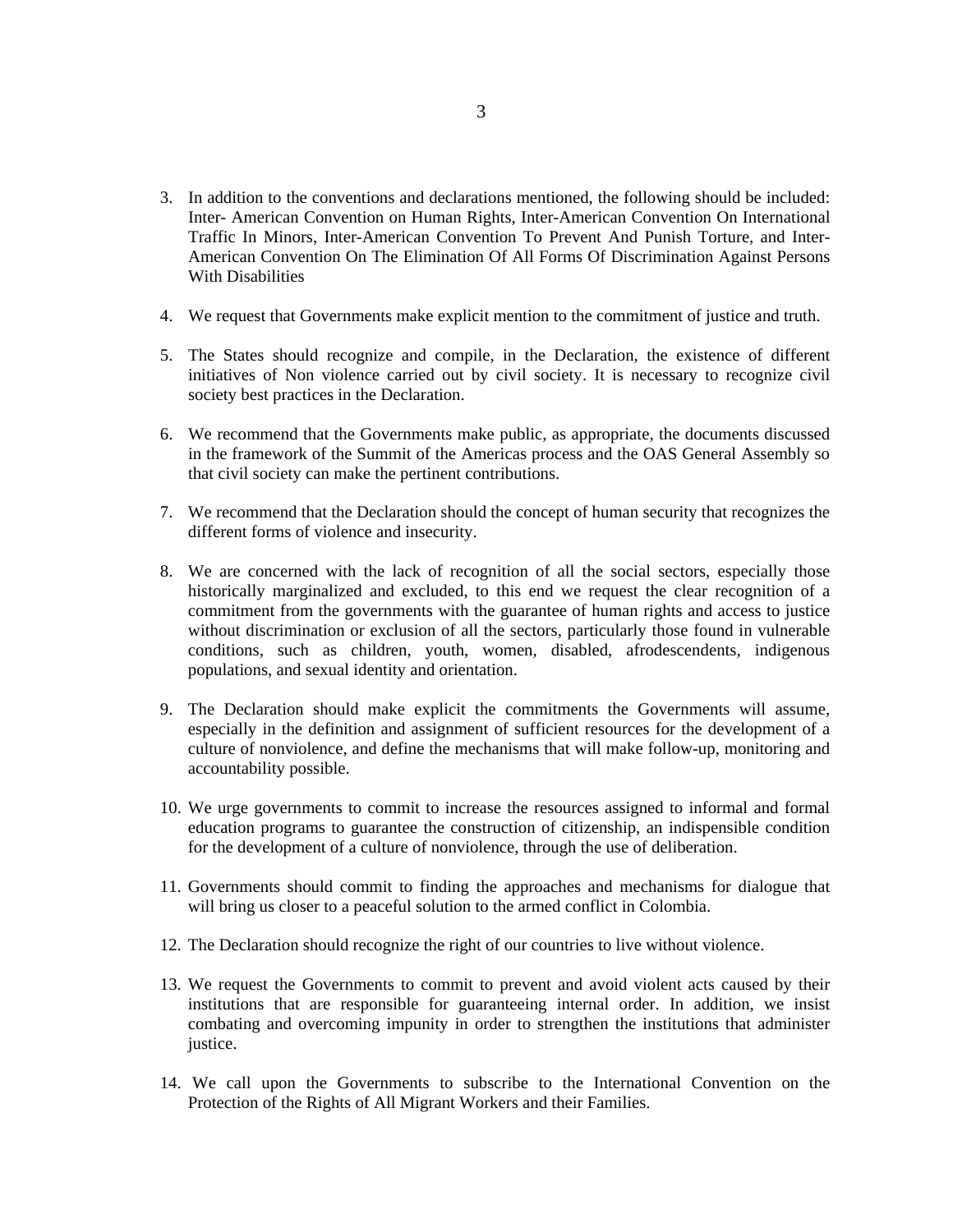- 15. We request the Governments to commit to strengthening the Inter-American System on Human Rights, which facilitate agile and effective mechanisms for the compliance of resolutions and sentences of the Inter Commission on Human Rights and the Inter American Court of Human Rights.
- 16. We request the Governments to commit to creating agile and effective mechanisms to comply with the mandates of the Declaration of San Pedro.
- 17. Governments should commit to process and mechanism of reconciliation, reparation and restitution.
- 18. We recommend governments to commit to promote consultation processes, dialogues and peaceful conflict resolution for the development of a culture of nonviolence.
- 19. We request governments to commit to work towards non-instrumentalization of problems of violence in the countries.
- 20. We urge the Governments to recognize the forms of violence that affect women specifically. Special attention should be given to assassination or femicide, which has reached an alarming rate in regions such as Central America.
- 21. The Declaration should be written with inclusive language identifying all social actors.

Specific recommendations:

- 1. Paragraph 18: Include the violence generated by the conditions of exclusion to education and labor, particularly among groups in a situation of vulnerability, such as children, youth, women, persons with disabilities, afrodescendents, indigenous populations, and sexual identity and orientation.
- 2. Paragraph 23: replace "oblige us" for "commit us".
- 3. It is recommended to eliminate paragraph 25.
- 4. Paragraph 28: educational programs should include practices and methods of nonviolence of different cultures.
- 5. Paragraph 30: We request the substitution of the word "tolerance" for the word "plurality" and the recognition of the *alterity*.
- 6. Paragraph 32: We suggest eliminating this paragraph.
- 7. Paragraph 33: we recommend that Member States commit jurisdictional organizations and comptrollers combat impunity with regard to respect for equality under the law, presumption of innocence, and guarantee due process. This requires the transparency and permanent accountability of civil society, organizations and persons that exercise justice.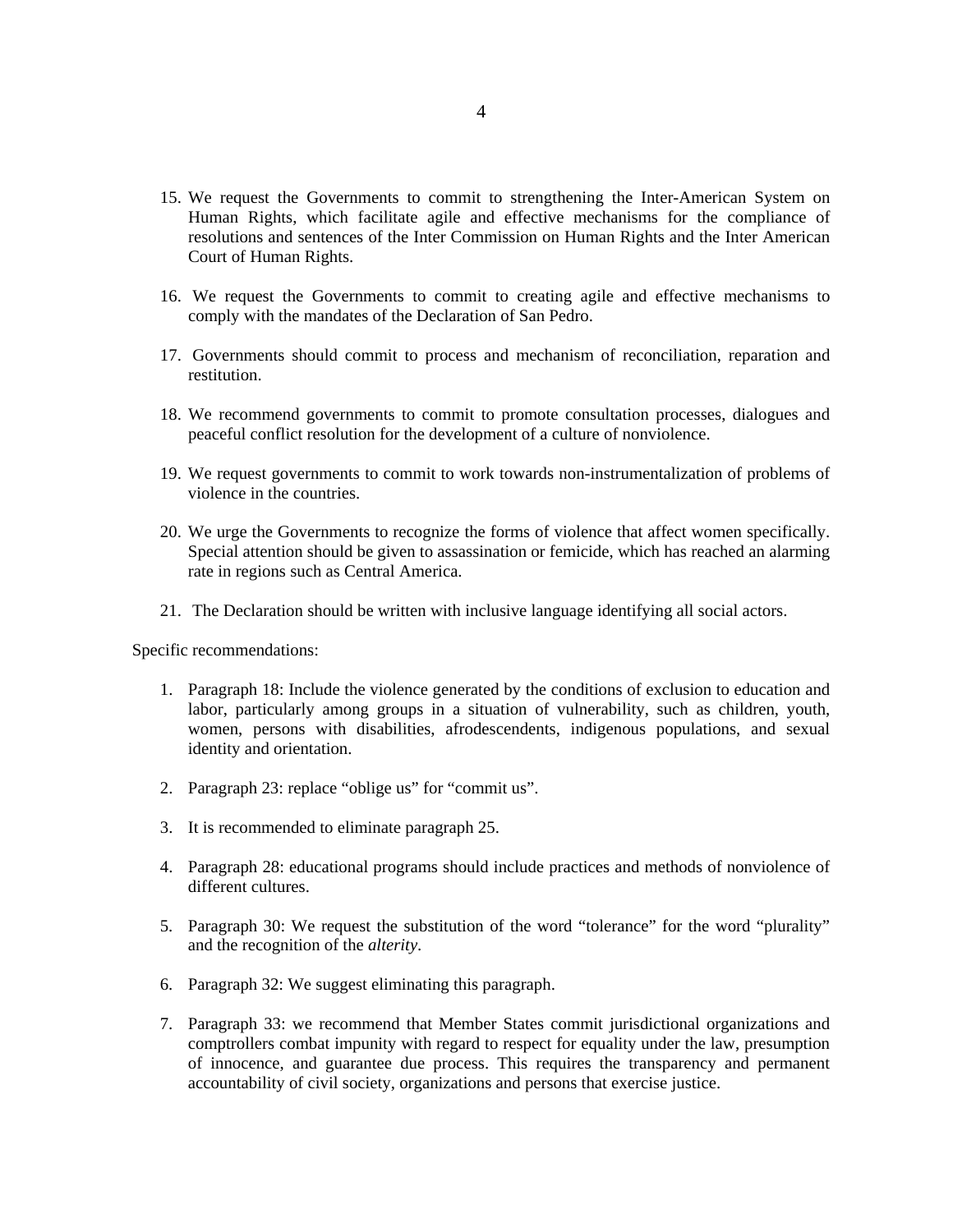- 8. Paragraph 35: Protect, in an active and progressive manner, the human Rights of our populations, especially those in vulnerable conditions.
- 9. Paragraph 36: Include "the eradication of all forms of violence" and the defense of the woman.
- 10. Paragraph 39: Substitute "dialogue" for "consultation".
- 11. Add a new paragraph: We the governments commit to the creation of mechanisms of mutual trust among countries in order to homogenize the acquisition of arms that only serve to guarantee internal order and peace.

#### **ENERGY SECURITY AND ENVIRONMENTAL SUSTAINABILITY**

Recommendations:

- 1. Ask the Government of the Trinidad & Tobago to release the most current Draft of the Declaration of Port of Spain to make available for comment by civil society.
- 2. Call upon the OAS to establish an ongoing dialogue with Youth throughout the hemisphere regarding climate and natural disasters starting at the V Summit.
- *3.* Paragraph 44: Amend paragraph to read: *"We will also work towards promoting sound environmental governance by strengthening national environmental laws and building institutional capacity for the democratic management of natural resources, guaranteeing citizens access to environmental information, to participation in decision-making processes, and to mechanisms for environmental justice. In addition, the governments commit to developing a system of environmental indicators geared toward monitoring environmental information and justice, in coordination with civil society."*
- *4.* Paragraph 44 (Above amended paragraph): We call upon governments to establish binding guidelines. We ask each country to prepare a report by 2010 that identifies specifically the steps the governments have taken to address issues of access to information. We call upon countries to accede to the *Convention on Access to Information, Public Participation in Decision-making and Access to Justice in Environmental Matters (Aarhus Convention)*
- 5. Paragraph 5: Modify to include reference to specific vulnerable groups
- 6. Commit to a process to lead to total elimination of inefficient, incandescent light bulbs throughout the hemisphere by 2020. Commit governments to put in place performance-based and technology-neutral lighting efficiency standards that will save money for businesses and consumers, reduce energy consumption, drive innovation and increase consumer choice.
- 7. Encourage reduction of lifecycle greenhouse gas emissions from fuel use, paying special attention to the use of unconventional and synthetic fuels use in the transportation sector.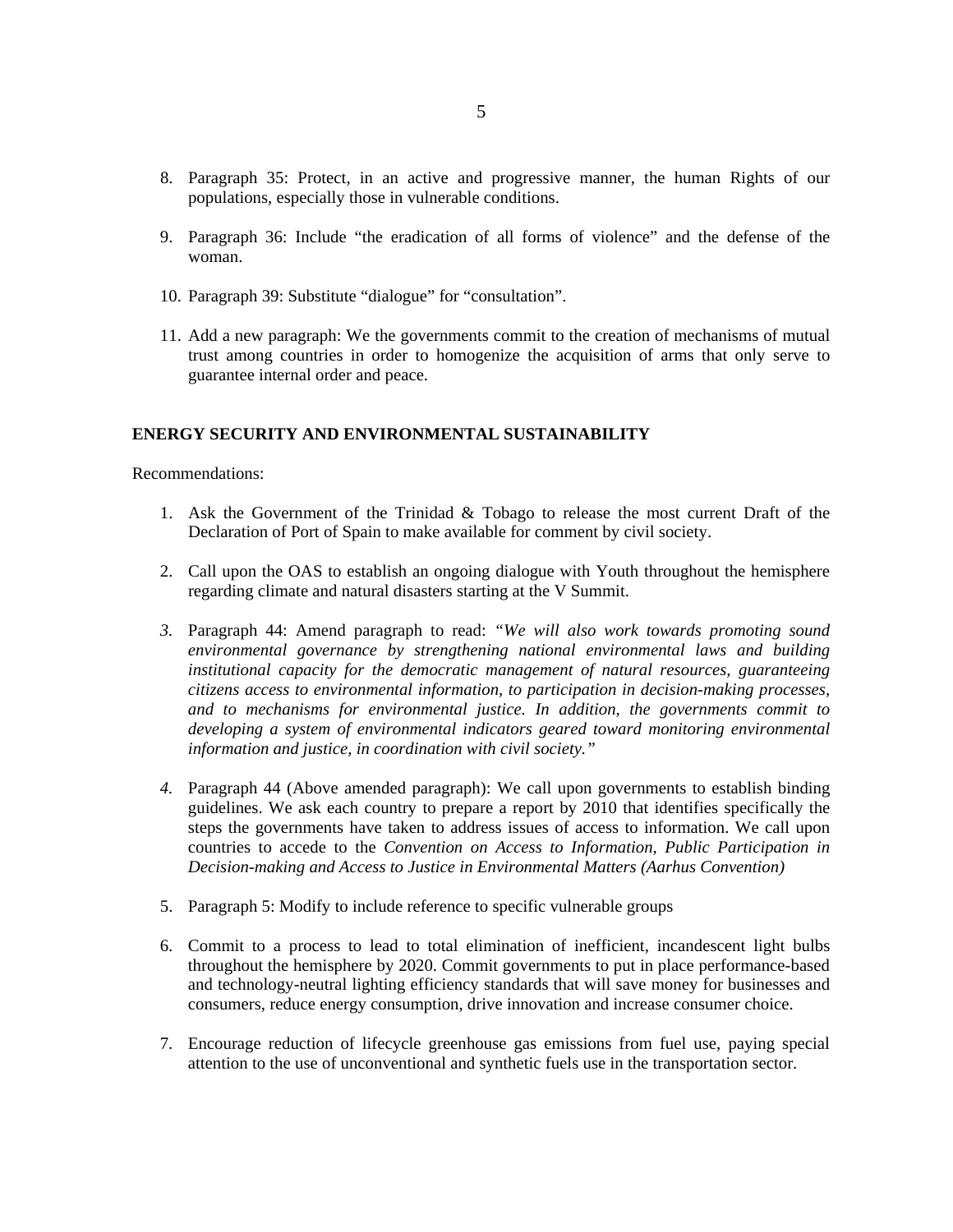- 8. Encourage fuel lifecycle emissions analysis that includes production emissions, especially for fuels with higher lifecycle greenhouse gas emissions than conventional oil.
- 9. Support tracking and public information concerning the origin of various types of fuel.
- 10. Paragraph 38: Call upon governments to identify three top priorities for each country in moving toward greater energy security
- 11. Paragraph 38: Add the idea of *"Energy Justice"*
- 12. Paragraph 35: After "We commit… our nations," add: "*Energy security must serve to promote energy justice, ensuring that energy is available to economically, geographically, and culturally marginalized populations to improve their quality of life. This international cooperation must take into account the social responsibility of States and energy justice between States. The governments commit to preparing transparent national strategies to deal with matters relating to energy and environmental sustainability."*
- 13. Paragraph 36: Same, by 2010 instead of 2012.
- 14. Governments of the Americas should endorse idea of a Virtual Earth Summit in 2012 at which governments would report on their concrete actions to implement their previous commitments to sustainable development and civil society would be encouraged to make their own commitments to sustainable development.
- *15.* Add new paragraph: *We recognize the importance of protecting and preserving forests throughout the hemisphere for the protection of biodiversity, providing a home for indigenous and traditional communities, avoiding greenhouse gas emissions and other ecosystem services. We call upon governments to take steps to reduce deforestation and increase reforestation and to work together to develop incentives to protect forests and their communities and wildlife. Governments should cooperate to address the need for improved forest governance, particularly the problem of illegal logging and illegal mining.*
- *16.* We call upon the OAS to conduct a study by 2010 in the region on the implementation of international regimes and institutions that seek to reduce or mitigate exposure to toxic chemicals.
- *17.* Paragraph 8: Add "*We call on the governments to ensure that international conventions as*  well as laws governing environment and the workers are strictly adhered to without *compromise*"
- *18.* Paragraph 30: Change *"minimum of 20% by 2020 and a minimum of 50% by 2050."*
- *19.* Add to Paragraph 30: "*By 2010 each government will produce a very specific plan of action to meet the 2020 and 2050 targets."*
- *20.* Paragraph 40: Change the word "*eventual*," with the aim of ensuring stabilization.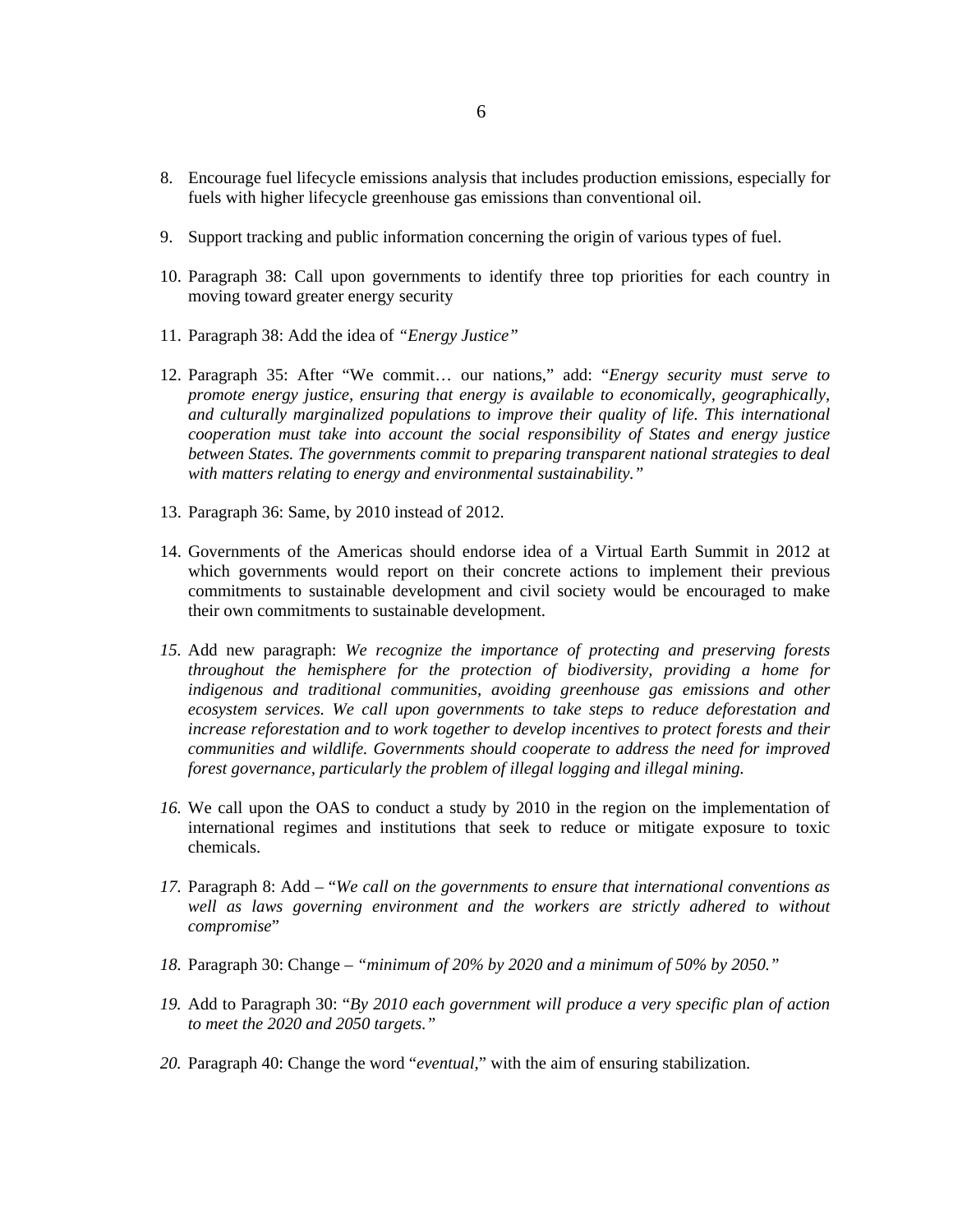### **HUMAN PROSPERITY**

Recommendations:

- 1. It is necessary to improve mechanisms for collecting information. We propose that people are at the center of human prosperity; for this reason, governments must consider human beings in public policy proposals.
- 2. Increase investment in the agriculture sector for the poorest farmers. Refer to the World Bank Report which reaffirms the role of the agriculture sector in the development of the society.
- 3. Profound and persistent inequalities continue to exist. These inequalities translate into a negation of the right of access to economic and social rights and to justice to make practicable the rights recognized by the States. In this sense, Member States must promote the universalization of the rights recognized in the American Convention on Human Rights and other inter-American treaties and also recognize the indissolvable triad among human prosperity, human rights and democracy and commit to strengthen national and international human rights mechanisms.
- 4. Member States should include all collective groups in the human prosperity agenda. Change the terminology from 'the disabled' to "persons with disabilities' and adopt inclusive development policies that do not exclude persons with disabilities.
- 5. With regard to protection of intellectual property, add to the end of paragraph 30 of the draft Declaration: "taking into account all regional initiatives."
- 6. We recommend that the final document be made public and that it cannot be changed after being adopted by civil society.
- 7. Member States should commit to fight racism, discrimination and intolerance and should include as a transversal theme in the discussions the different sectors that have been traditionally discriminated against and excluded in human prosperity in the Americas: indigenous peoples, Roma people, women, youth and children, people with different gender orientation or identity, migrants, refugees, repatriated persons, religious minorities, or for reasons attributed to race, ethnicity, religion, sexual choice, gender, culture, national origin or nationality, disability, and age.
- 8. Member States should accelerate the process of approval of the draft Inter-American Convention against Racism and All Forms of Discrimination and Intolerance, which is now in discussion in the framework of the OAS Committee on Juridical and Political Affairs.
- 9. Member States should commit to support the work of the special rapporteurs on afrodescendents and on racial discrimination of the Inter-American Commission on Human Rights.
- 10. Member States should establish policies and programs to promote democratic values, inclusion and visibilization of afro-descendents and other sectors of the population, as essential components in the planning of OAS activities.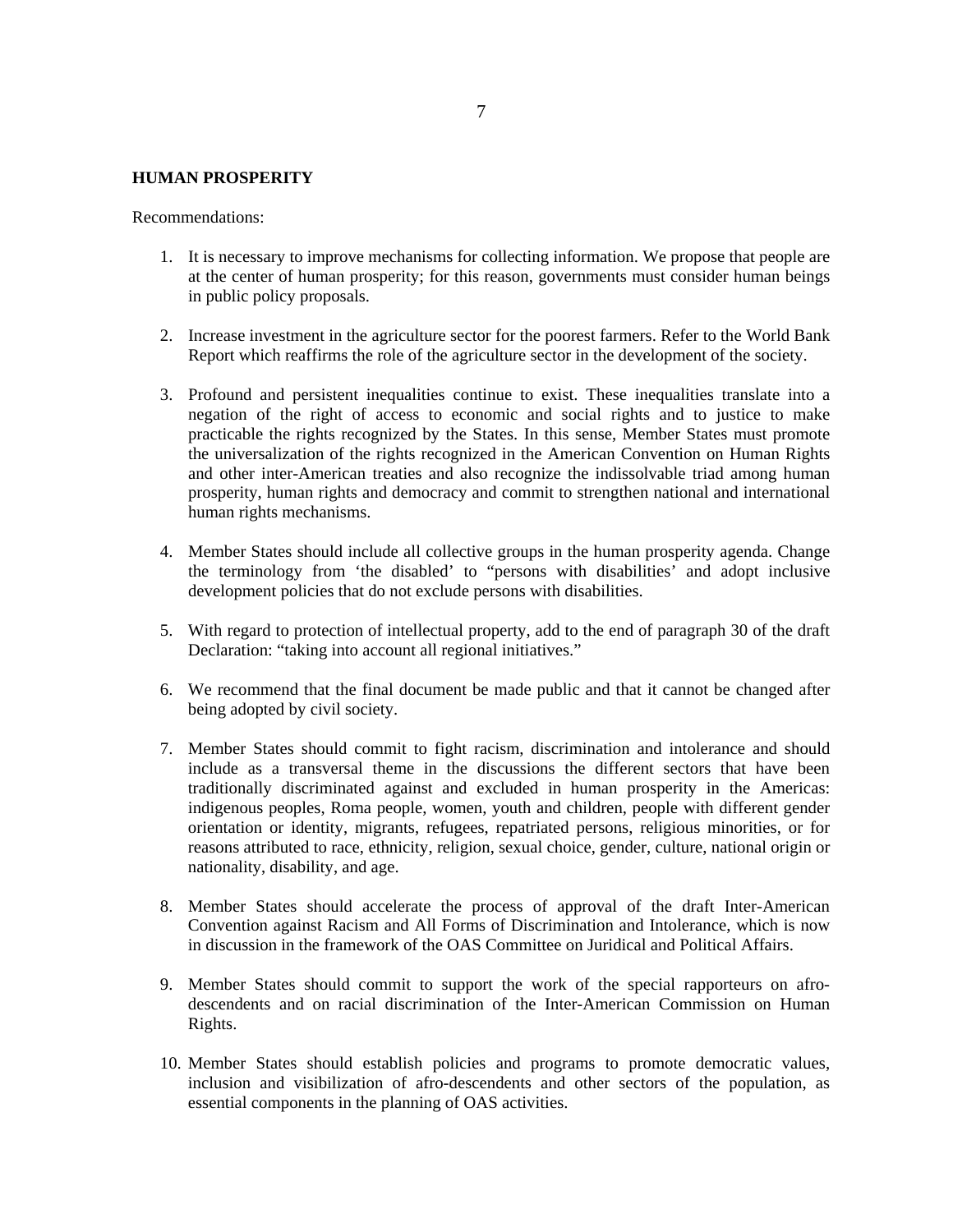- 11. Member States should establish mechanisms and political spaces for dialogue among governance and civil society through the creation of an ad-hoc consultative council to the OAS Summits of the Americas Secretariat for the monitoring and evaluation of the progress made and fulfillment of Summits mandates.
- 12. Member States should create an institute for issues related to afro-descendents of the Americas which would be responsible for coordinating investigations.
- 13. Add the term 'cooperative' to point 11 of the Declaration of Port of Spain.
- 14. Member States should promote public health policies as a human right to reduce the impact of the HIV/AIDS epidemic with campaigns that impact upon prevention, attention and research on advances in new treatments. HIV/AIDS is a global health problem.
- 15. Add to paragraph 27 the inclusion of orphanages and at-risk-youth because they are vulnerable to committing crimes.
- 16. Include in paragraph 24 American mother tongues and respect for culture diversity.
- 17. Include transparency and accountability in the elaboration and execution of social development programs, through identification of corresponding indicators.
- 18. Include in paragraph 10 recognition that women's rights are human rights as declared in the platform of action 1995. Reiterate a commitment to the protection of women from violence in the public and private sphere and also from exploitation in any form.
- 19. Financial Crisis: Facing a prolonged and painful recession, the gains of emerging economies are already being erased and the economies of the lowest-income countries are being put under further strain. We recognize the central role of transparency and accountability in mitigating the crisis and preventing future failures. And we underscore that the poor are not able to bear the cost of the greed and mismanagement of financial professionals half a world away and that better development - to which the fight against corruption is central - must remain at the top of the global agenda.

Recognizing that the current global and regional economic crisis poses a considerable worrying threat to efforts to strengthen prosperity in the Americas and that vulnerable and marginalized sectors of society are at greater risk, we call on States to:

- A. Commit to ensuring that all measures adopted in response to the current economic crisis will prioritize protecting the rights of vulnerable sectors of society, including providing protection from discrimination.
- B. Explicitly acknowledge and commit to the entire framework xx obligations including all Economic, social and cultural rights that must be at the heart of efforts to improve the prosperity of all.
- 20. Add another article to include: We are committed to the protection of vulnerable groups, including seniors in chronic care institutions and in the care of families.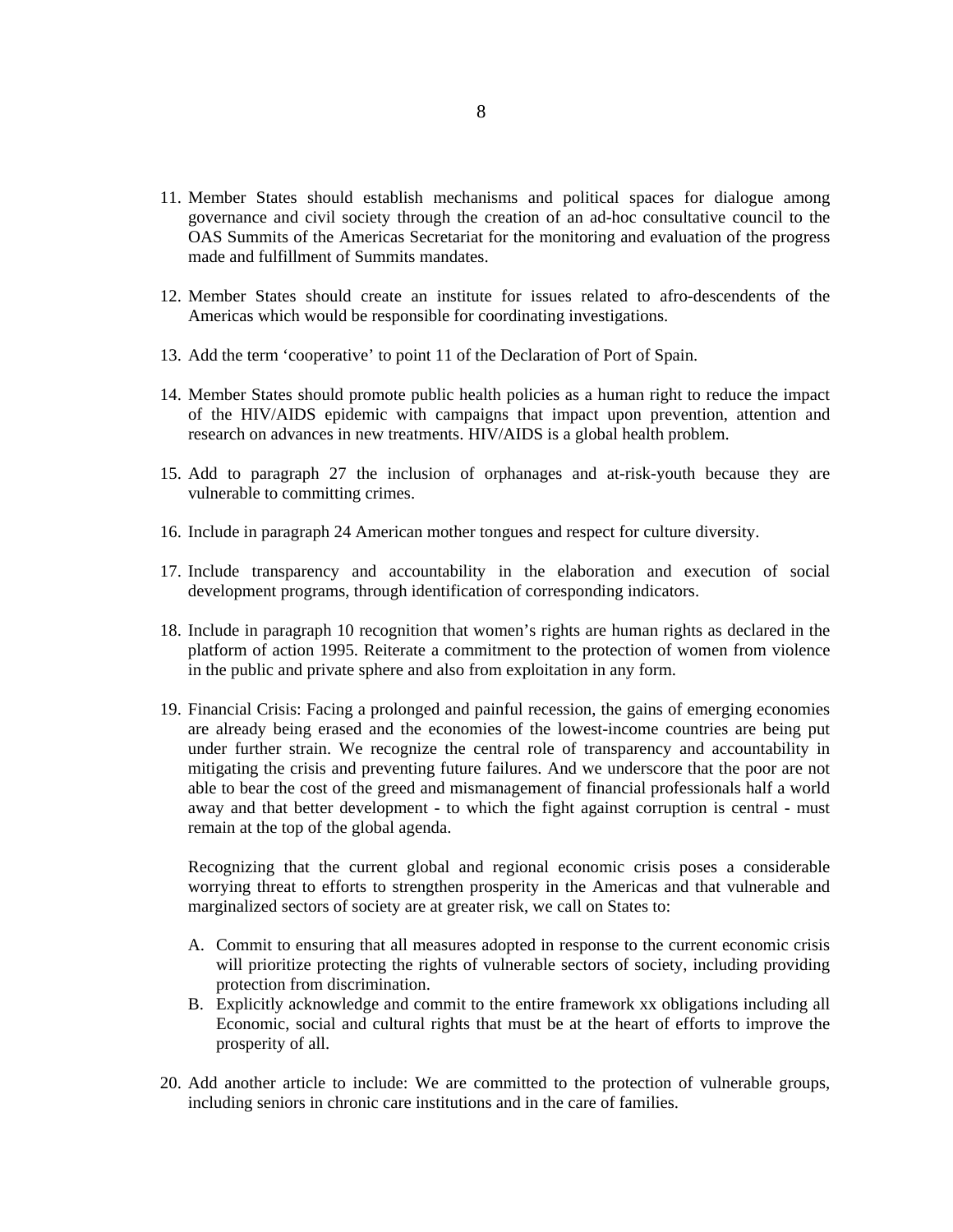- 21. We are committed to the development of health care standards and the monitoring of the public and private nursing homes for seniors.
- 22. We recommend that general education take into consideration afro-descendants and indigenous peoples and their specific histories and cultural traditions.
- 23. Consistent with the UN designation of youth as one of the nine major groups and the OAS policy roundtable on youth, decent work and human prosperity in the Americas, the issue of youth entrepreneurship should be given special mention in the eradication of poverty and the attainment of prosperity in recognition of the unique issues faced by youth in accessing credit. In addition, we need to recognize that Latin American and the Caribbean although similar are not identical and therefore need to be treated differently in policy formulation.
- 24. Refer to the 2008 World Bank Report on agriculture for development which reaffirms the role of the agricultural sector in economic development and poverty reduction. Therefore, increase investment in the agricultural sector for small producers and poor farmers.
- 25. Recognize that free markets are not perfect and to guarantee national sovereignty and food security, governments need more control over their financial markets and mechanisms to protect the agricultural sector.
- 26. Member States should promote strategic alliances with the private sector to finance education and health through corporate social responsibility taking advantage of tax deductions.
- 27. Member States should commit to exercise the necessary political goodwill in the implementation of trade treaties ratified by them in order to promote small and medium-sized enterprises for job creation.
- 28. Civil society is preoccupied with the lack of fulfillment of the Summits of the Americas mandates on the part of Member States.
- 29. From the perspective of human rights, ensure that the inclusion of all collective groups is included in the human prosperity development agenda.
- 30. Recognize the situation of chronic poverty and exclusion that is faced by persons with disabilities who are restricted by lack of access to health, education, jobs, and technologies of communication. In order to change this situation of exclusion and marginalization, States should adopt conclusive policies that ensure equality, equity in opportunities for all persons with disabilities.
- 31. Regarding the theme of education, speak of inclusive education with attention to diversity which guarantees access to education and equity of opportunities as a right without discrimination.
- 32. Include as a transversal theme collective population groups (HIV/AIDS, people with disabilities, afro-descendents, indigenous peoples, women, the elderly, etc).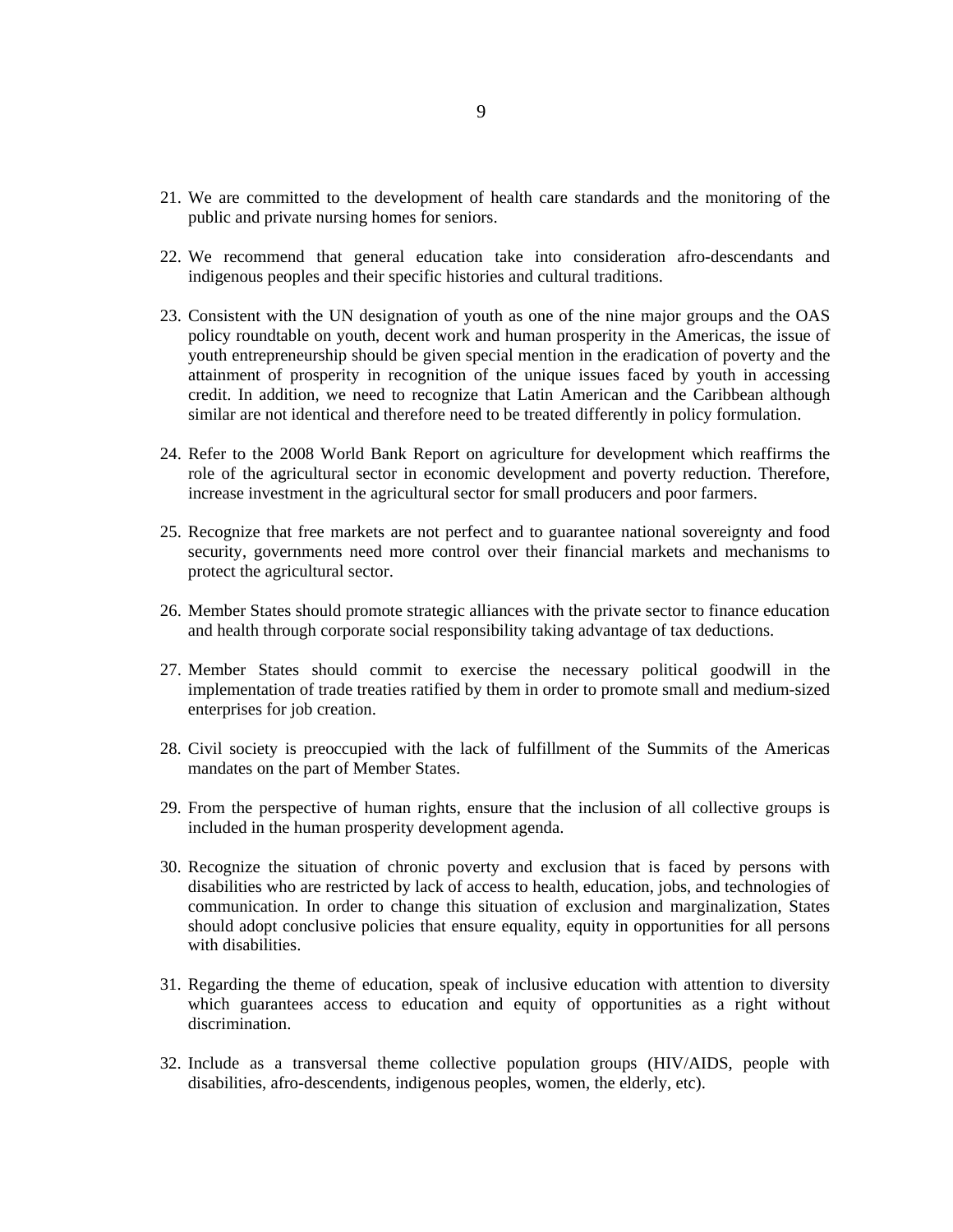### **STRENGTHENING DEMOCRACY AND THE PROMOTION OF HUMAN RIGHTS**

Recommendations on the accessibility of information in the framework of civil society participation in the Summits process and the OAS General Assembly:

1. Initially, we request that the information necessary for civil society participation in the Summits process and the General Assembly be provided. In particular, we request that States, whether in a collective or an individual manner, make available the draft declarations under negotiation for civil society to participate in a constructive and timely dialogue. In addition, we request clarification on the conditions for civil society participation in the Summit and the General Assembly.

Recommendations on strengthening democracy and the promotion of Human Rights:

1. The main recommendation on the theme consists in reinforcing, in the declarations a human rights perspective to guarantee or contribute to the environmental sustainability, human prosperity and nonviolence.

Commitment with the full exercise of Rights for all:

- 1. In this sense, it is recommended to include the Member States' commitment to the active promotion of an environment in which all people, especially those in a vulnerable situations (indigenous peoples, afro-descendants, women, children and youth, LGBT persons, persons with disabilities, people living with HIV), can participate in the direction or the debate of public issues without discrimination and in equality (inspired in art. 29 of the Convention on the Rights of Persons with Disabilities)
- 2. It is important that States affirm their recognition, respect, and protection for human rights defenders, who play a key role in environmental sustainability, the denouncing environment degradation, human prosperity, the fight against corruption, denouncing governmental abuses, and the promotion of nonviolence. Based on this recognition, States should declare their commitment to:
	- A. Develop national strategies to promote the work of defenders and protect them from harassment or threats, and announce the implementation of such strategies to the General Assembly each year. Include actions against stigmatization of defenders.
	- B. Generate strategies with CSO participation for the implementation of Summits commitments at the national level.
	- C. Promote the role of the OAS National Offices in order to promote civil society participation.
- 3. Declarations should strengthen the recognition of people in conditions of vulnerability. In particular, it should underscore the groups that have not been mentioned. Specifically, the governmental commitments should be directed to: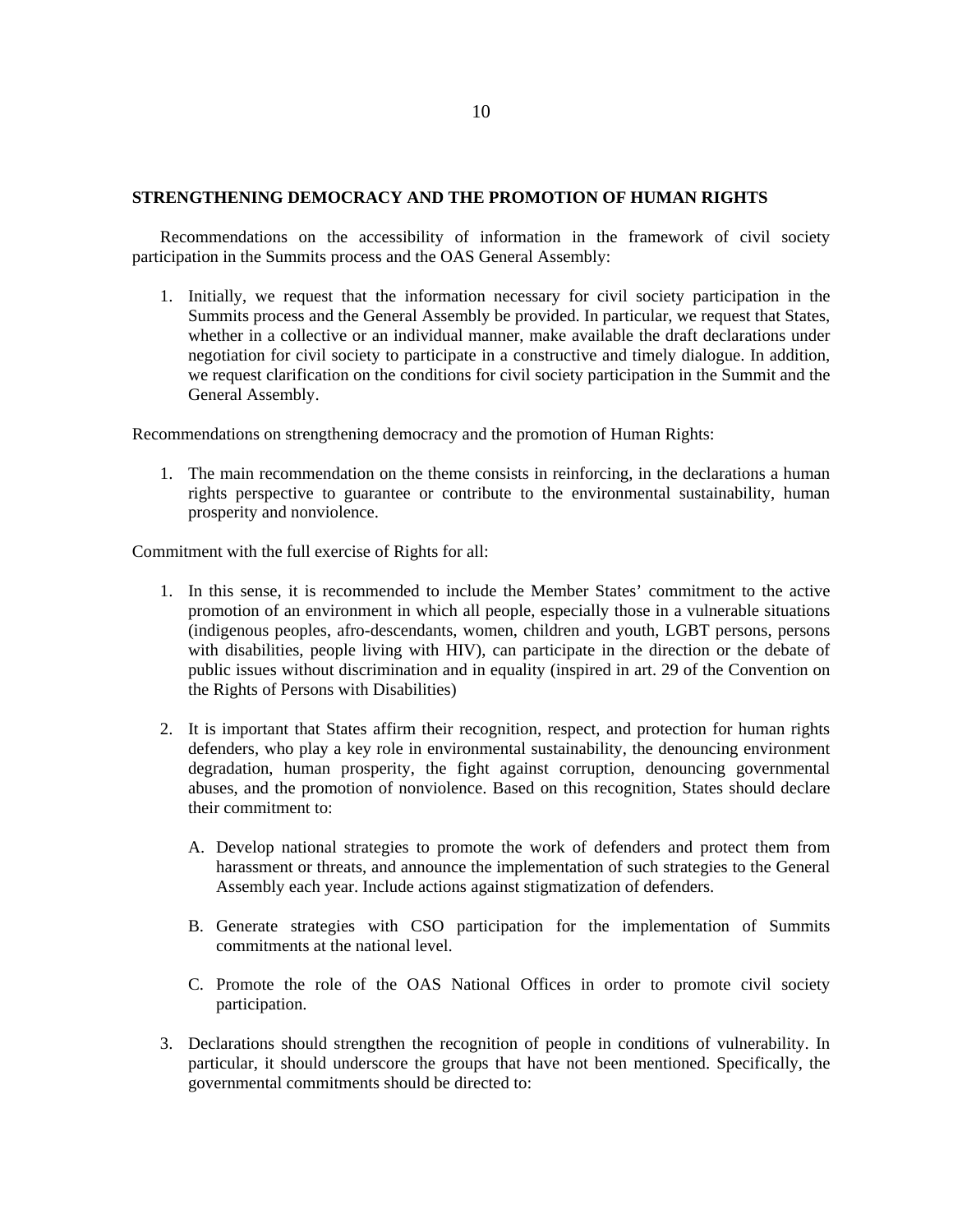- A. To ensure the respect and dignity for, and to guaranty the human rights of all people, and in particular, to avoid that those persons or groups that find themselves in situations of greater vulnerability experience limited access to their rights (women, children, youth and adolescents of both genders, people with disabilities, LGBT people, afrodescendants, indigenous peoples, and people with HIV). In particular, it is necessary to:
	- 1. Recognize the right of people that live with HIV to be able to travel freely without being discriminated against, to have their confidentiality respected, and to enjoy plainly their rights (health, education, and work, amongst others).
	- 2. In reference to paragraph 53 of the Declaration of the Summit, to give greater visibility to sexual orientation and gender identity (in agreement with the resolution on the theme emitted at the 2008 OAS General Assembly in Medellin, Colombia).
	- 3. To guarantee the access to justice of all the aforementioned groups in a way that the violations are not protected by impunity, and that the access be equal in conditions; for example: the declarations regarding people with mental disabilities are traditionally of diminished value, because for people with mental disabilities access to justice necessitates interpretation depending on the type and degree of the disability.
	- 4. To recognize the situation of chronic poverty and of exclusion that people with disabilities are faced with, and which include the lack of access to health, education, employment, access to justice, and the use of information technologies. The States, therefore, should adopt inclusive policies that assure the equality of opportunities for all people with disabilities.
	- 5. To recognize the diverse manifestations of gender violence, such as domestic violence, the killing of women, specific violence against women in armed conflicts, and the impunity that characterizes these types of occurrences.
	- 6. To include a commitment to reducing maternal mortality by strengthening the women's rights. This point is absent in the declaration of the Summit due despite being a Millennium Development Goal (MDG).
	- 7. To commit to the eradication of torture and cruel, inhumane, and degrading treatment against groups in vulnerable situations, including incarcerated populations.
	- 8. To recognize the violations that people suffer due to their situations as migrants, internally displaced people, elderly, children or adolescents, and others that are excludes from enjoying their rights.
	- 9. The States should signal their commitment to provide education in the languages of the original populations. Similarly, they should assure the provision of justice, the access to health and other rights in the populations' original languages.

The strengthening of the Inter-American System of the Protection of Human Rights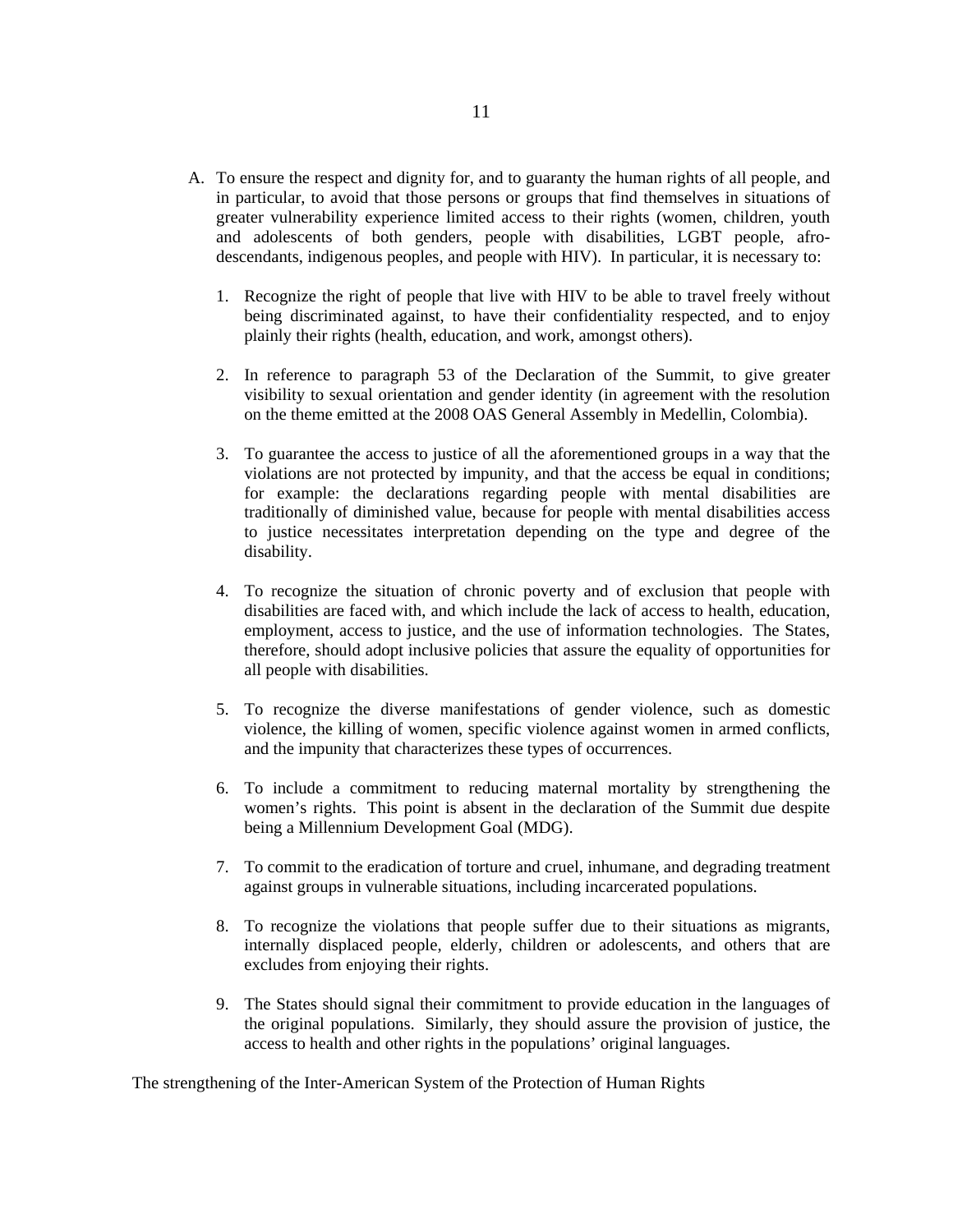- 1. The central point is to reaffirm the support of the Presidents and the States with the strengthening of Inter-American System of the protection of human Rights. This is based on the conviction that the Inter-American System is vital for the protection of fundamental human Rights in a complementary manner with national Systems as well as fundamental in the strengthening of democracy.
- 2. More specifically we recommend:
	- A. That States express their commitment in ratifying Inter-American treaties on human rights; that take measures to guarantee the universalization of the Inter-American System, in particular, in those nations where it would be relevant to take concrete stops to ratify the American Convention on Human Rights, the Convention of Belem do Para y la Inter-American Convention on Forced Disappearance of Persons. Additionally, it is suggested that the States utilize the Summits to announce their decisions on the ratification of inter-American treaties. In the same sense, they should make a call for the quick approval of the Inter-American Convention Against All Forms of Discrimination and Intolerance.
	- B. That States commit to the effective compliance of the decisions of the inter-American system. To this it should be added the commitment of the States to create agile and efficient mechanisms and/or special legislation that permits the implementation of the sentences of the Court and resolutions of the IACHR.
	- C. That special mention is included on the importance of putting in motion the Legal Assistance Fund for the victims within the Inter-American System and the commitment to make this a reality.
	- D. That the process of reflection and dialogue on the reforms of the Inter-American System continue and a specific call is made for all the actors involved to participate: States, victims, and representatives.

The right to a life free of violence

- 1. Taking into account the existence of a specific working Group on nonviolence, do not repeat the themes that have already been covered but rather add other relevant themes from a human Rights perspective. Among those we consider the following important:
	- A. Refocus the discussion putting emphasis on the necessity of guaranteeing a life free of violence.
	- B. Make reference to the impact of impunity in the perpetuation of violence and the risk that it has on the protection of public goods.
	- C. Stress the importance of not utilizing military jurisdiction in those circumstances in which the investigated facts are contrary to human Rights protection standards.
	- D. Question the stereotypes that perpetuate inequality, exclusion and violence with respect to women and many other individuals or groups in vulnerable situations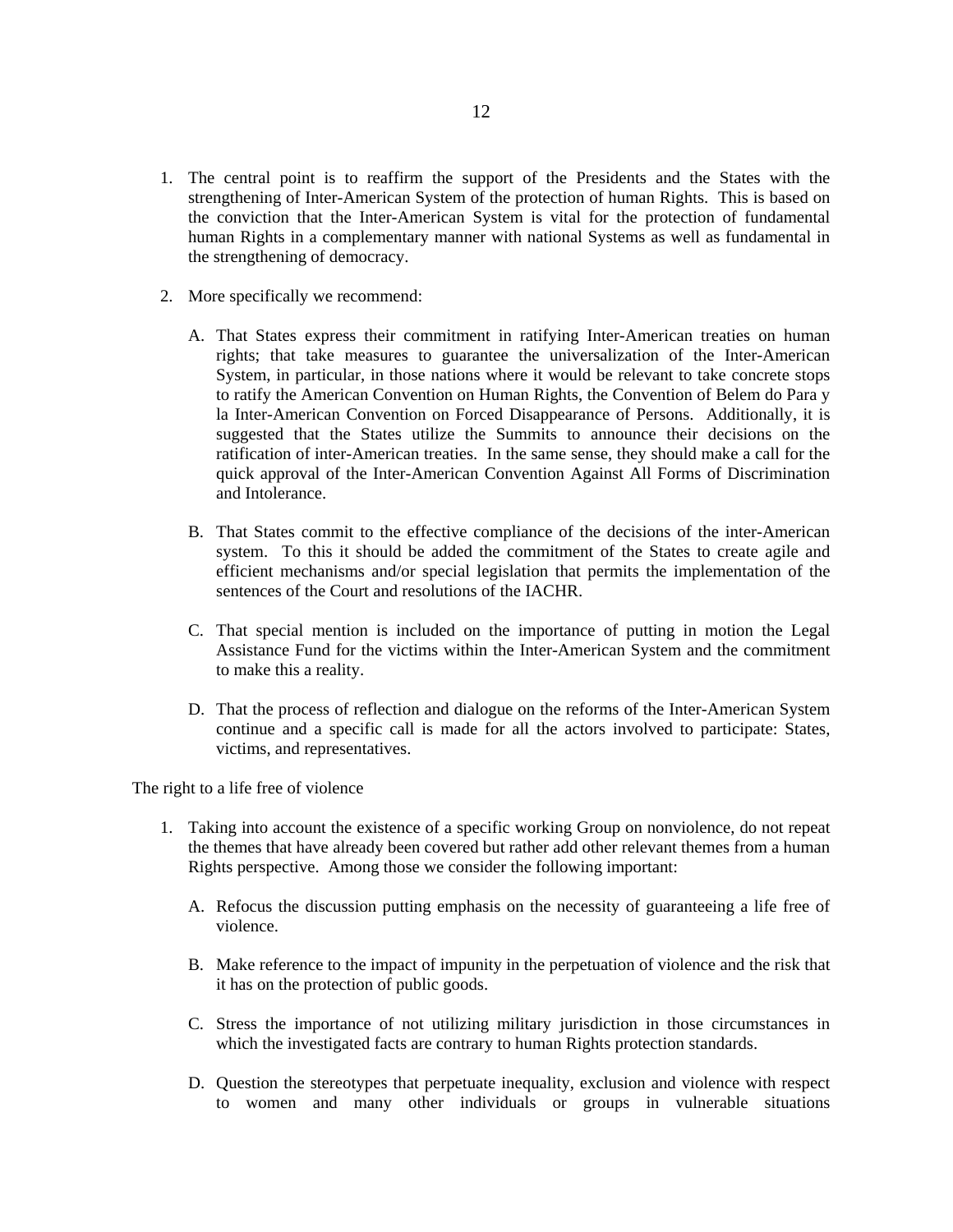(recommendation inspired in the language of the Convention of Belem do Para but to be extended to other situations and groups).

- E. Bring attention to the persistence of slave labor in various States of the region.
- F. Strengthen the language about access to justice and special qualification; necessity that the governments guarantee equal access to independent, transparent, and efficient justice.
- G. Recognize that the policies to improve citizen security are not in the detriment to human Rights in general and, in particular, legal rights.
- H. Consider International and regional policies that affect States, for example economic policies that contribute to poverty that affect the environment or violence (such as those related to the utilization and trafficking of arms, drug policies, etc.).

# **STRENGTHENING CIVIL SOCIETY PARTICIPATION IN OAS ACTIVITIES AND THE SUMMITS OF THE AMERICAS PROCESS**

- 1. We the civil society organizations of the hemisphere ask governments to adopt a strategy of civil society participation in the Organization of American States.
- 2. We ask that the OAS and its member states adopt the recommendations of the Active Democracy Network and the respective national reports and take action for implementation of Summit mandates within countries and across the hemisphere.
- 3. We recommend that OAS country offices take a more active role in the promotion of civil society participation.
- 4. We also recommend that the OAS establish a timeline mapping too the process of when and where information will come from and when and where it will go to.
- 5. We ask for institutionalization of civil society participation within the OAS system, and establishment of mechanisms for disclosure on the methodology on how the information presented by governments to the have been gathered.
- 6. We call for the continuation of the OAS Virtual Forum as an ongoing instrument for network and discussion of issues across the hemisphere by Civil Society.
- 7. We emphasize the need to have access to information and documents so our participation is substantive and timely. We underscore idea of receiving information timely. If we do not have it we cannot inform our discussions and actions.

Civil Society is fundamentally viable to the OAS and governments. We have information that are often not available to the OAS or even country governments. We must have trust between and among our organizations.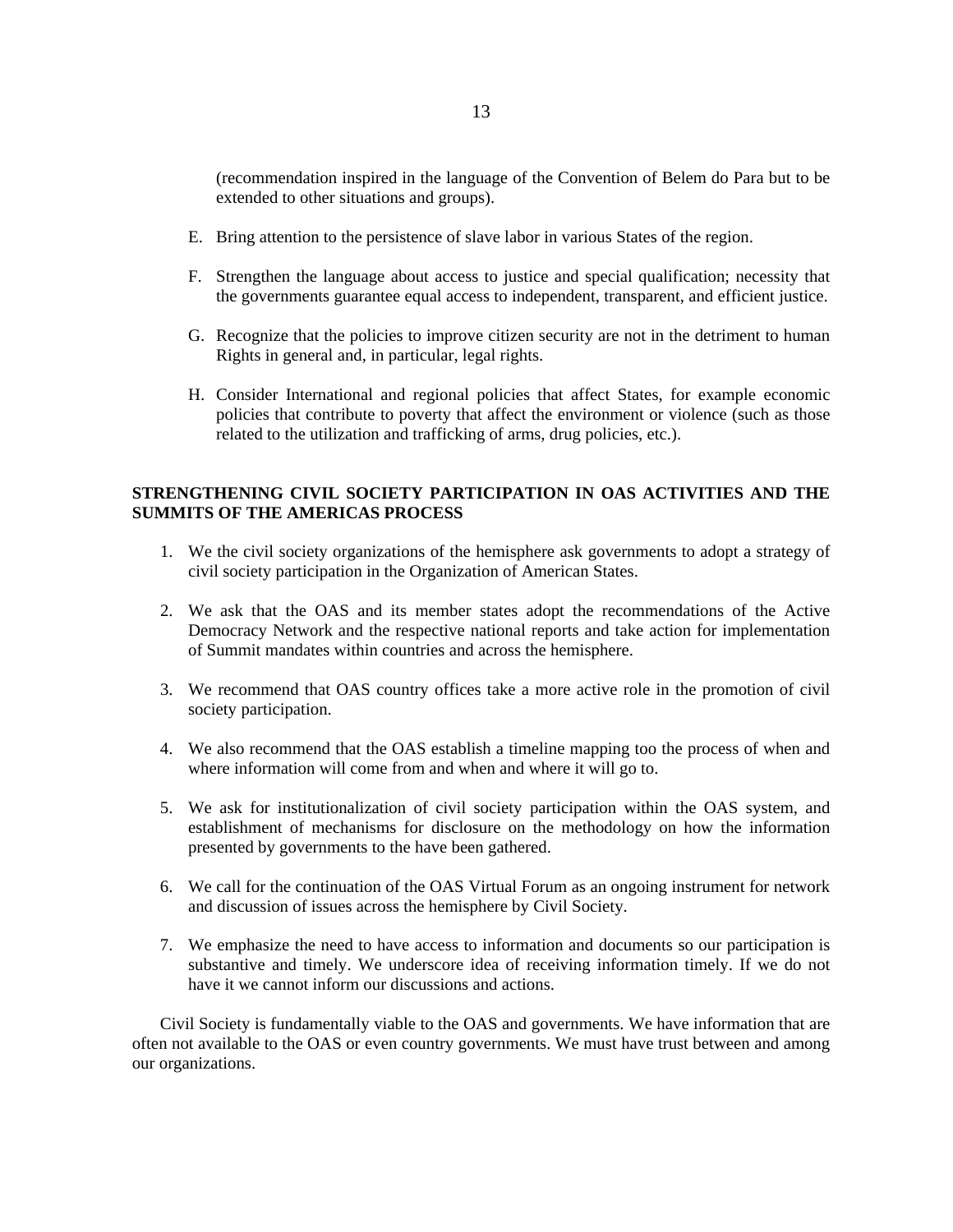In this respect, civil society of the hemisphere, and in particular, civil society of Trinidad and Tobago and the Caribbean view our hosting of the Fifth Summit as a tremendous opportunity to display the brand of Caribbean democracy characterized by relatively open government, largely because of our nature and sizes.

We view with and share the concern of our publics about the Trinidad and Tobago's Government's decision to withhold from civil society current amendments to the draft declaration and join the voices of our hemispheric colleagues to request release of the information in the interest of transparency and accountability but also to make meaningful exercises like these which become somewhat redundant if we are to work with a document that has already undergone several amendments of which we have no knowledge .

We believe that as host of the next Summit, it is a tremendous opportunity for Trinidad and Tobago to lead by example and demonstrate its commitment to democracy and human rights in the region, and engagement of our people and people of the region in governance.

In this light we present the *Resolution from the Civil Society Hemispheric Forum in Preparation for the OAS General Assembly and the Fifth Summit of the Americas* (ANNEX II)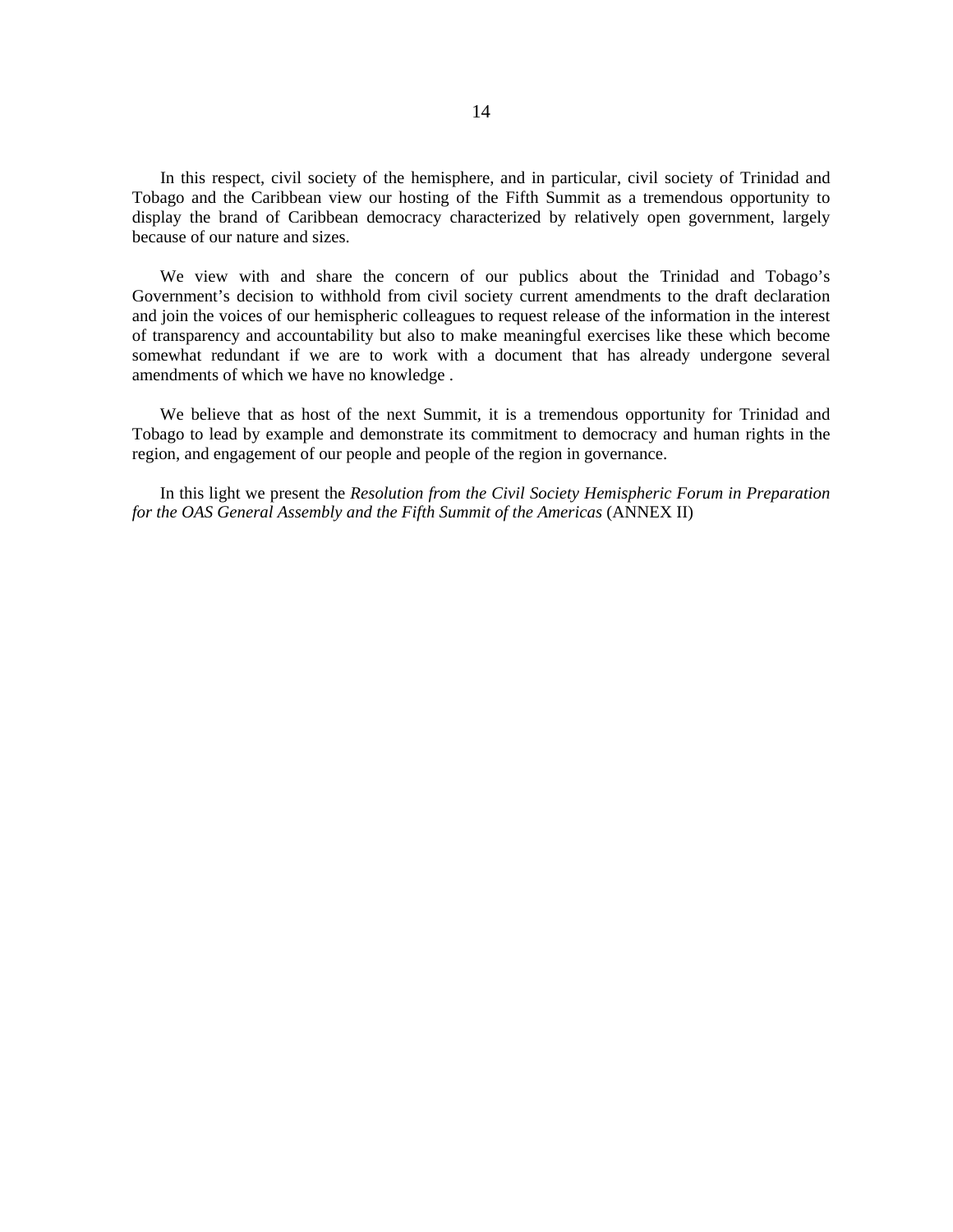## **LIST OF PARTICIPANTS**

### CIVIL SOCIETY ORGANIZATIONS

### ARGENTINA

CIPPEC / Democracia Activa Eugenia Braguinsky

World Jewish Congress-Latín America Branch Matías Obludzyner

### BAHAMAS

Bahamas National Network for Positive Living Matthew Brown

Civil Society Bahamas Olivia C. Saunders

### BARBADOS

Youth Business Trust (BYBT) Karlene Gordon

#### BELIZE

United Belize Advocacy Movement Caleb Orozco

## BOLIVIA

Ciudadanos Trabajando por la Justicia Ramiro Oirás Arredondo

Educadores para la Democracia (Epd) Beatriz María Medinaceli de Valdivia

Red Participación y Justicia Jaime Guillermo Álvarez Fortún

# BRAZIL

Alfabetização Solidaria Juliana Barreto

Rede Latinoamericana de Organizaciones No Gubermentales de personas con Discapacidad y sus Familias (RIADIS) Regina María Melo Atalla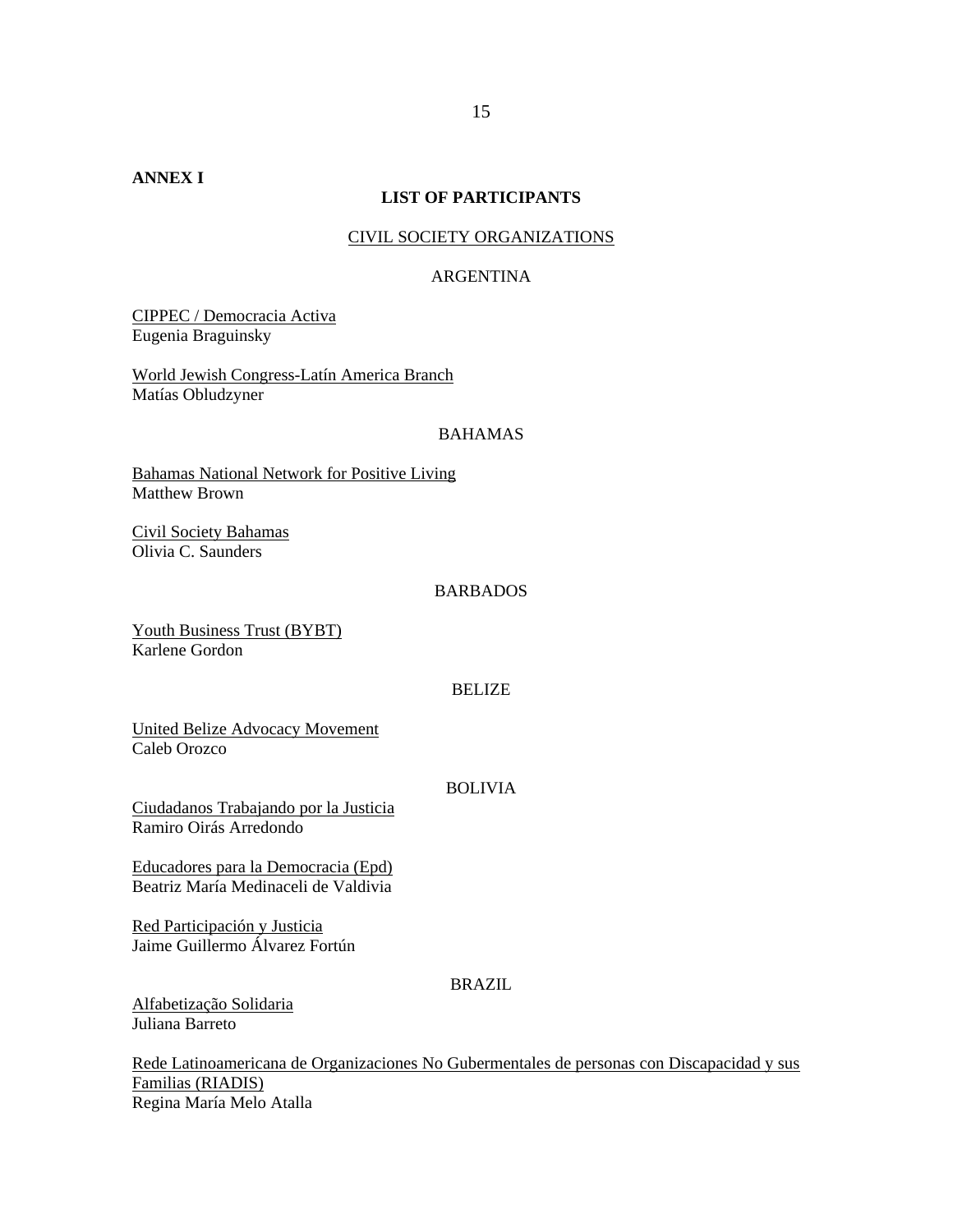# CANADA

Amnesty International Alex Neve

Association of Parliamentarians for Population and Development (CAPPD) and Canada-Caribbean Parliamentary Friendship Group Raymonde Folco Laval-Les Iles

Canadian Association of Parliamentarians on Population and Development (CAAPD) Anne C. Clarke

Metis Nacional Council Climent Chartier

### CHILE

Corporación Participa Andrea Sanhueza María Inés De Ferrari

Corporación Ciudadanía Real de Sordos de Chile CRESOR CHILE Pamela Molina

Organización de Transexuales por la Dignidad de la Diversidad OTD Rivera Duarte Andrés Ignacio

Transparency International Ximena Salazar

#### COLOMBIA

Asamblea Permanente de la Sociedad Civil por la Paz Jorge Enrique Rojas Luís Eduardo Salcedo

Fundación Mujeres por Colombia María Alexandra Sinisterra

Fundación presencia/Red Democracia Activa Gabriel Murillo Castaño

Red Nacional de Jóvenes Afrocolombianos Paola Andrea Ortiz Murillo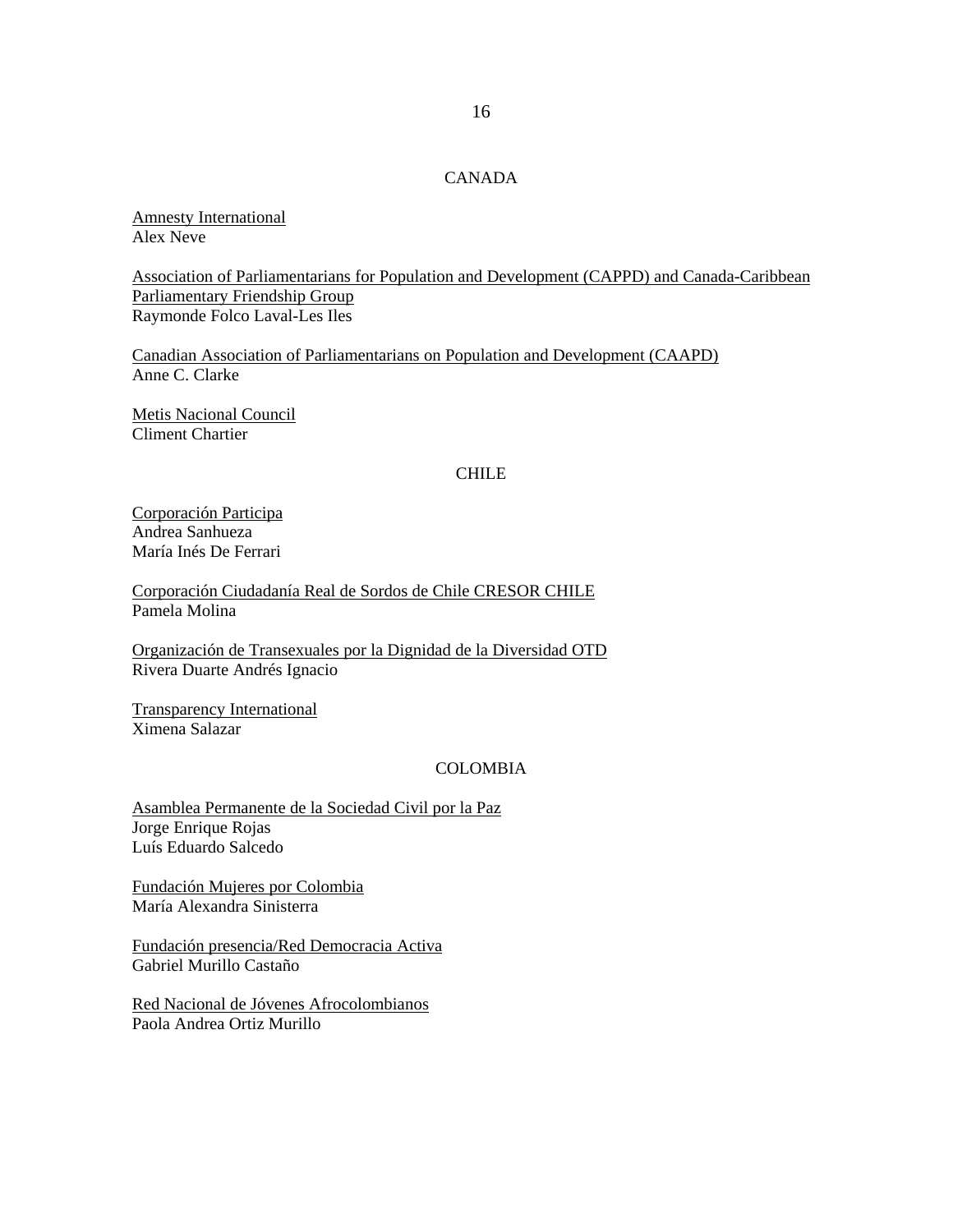# COSTA RICA

Alianza Cooperativa internacional Yesenia Morales

Centro por la Justicia y el Derecho Internacional (CEJIL) Ana Marcia Aguiluz Soto

Fundación para la Paz y la Democracia Ricardo Sol Arriaza

# DOMINICA

Dominica Public Service Union Thomas Letang

#### DOMINICAN REPUBLIC

Colectiva Mujer y Salud Lorena Espinoza Peña

Fundación Federalista Rommel Diaz Santos

Movimiento Socio Cultural para los Trabajadores Haitianos MOSCTHA Joseph Cherubin Maritza Maldonado

Participación Ciudadana/Red Democracia Activa Josefina Arvelo

### ECUADOR

Centro Ecuatoriano de Derecho Ambiental Daniel Alberto Barragán Terán

Nonviolent Peaceforce - Latín America and Caribbean Álvaro Ramírez Durini

Transparencia Ecuador/Red Democracia Activa Humberto F. Dirani

# EL SALVADOR

CARE/Red Democracia Activa Karen Mejia

Coalición Centroamericana para la Prevención de la Violencia Juvenil - CCPVJ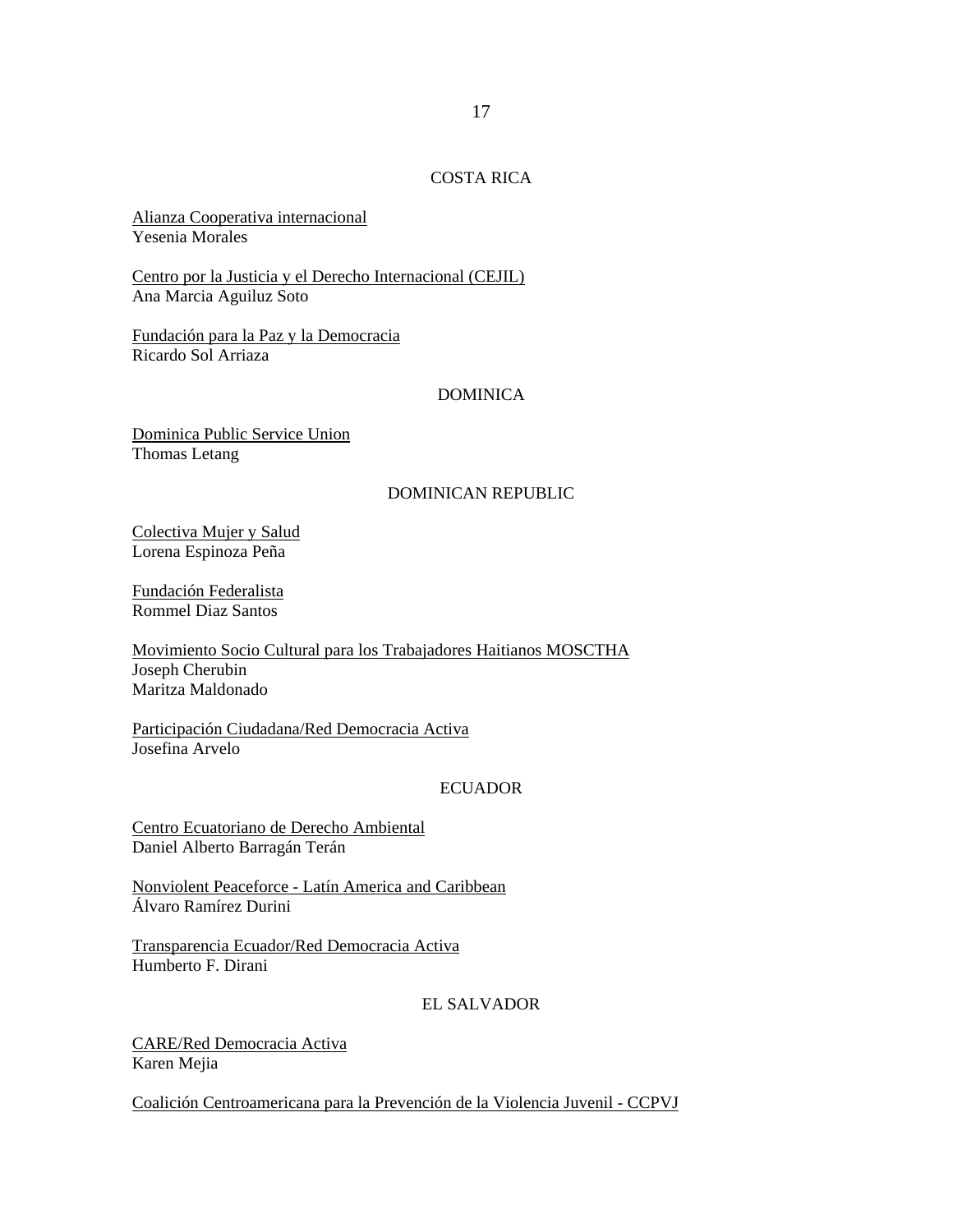Roxana Efigenia Martel Trigueros

# GUATEMALA

Consejo Superior Universitario Centroamericano - CSUCA Efraín Medina Guerra

Movimiento Social por los Derechos de la Niñez, Adolescencia y Juventud en Guatemala Byron Alvarado

### **GUYANA**

National Youth Development Network Bevon Currie

Society Against Sexual Orientation Discrimination (SASOD) Jermaine Andrew Grant

# HAITI

Quisqueya International Organization for Freedom & Development (QIFD) Laurie Knop

# HONDURAS

Asociacion para una vida mejor de personas infectadas/afectadas por el VIH-SIDA en Honduras (APUVIEMH) Sandra Anotonia Zambrano Munguia

Centro para la Prevención, Tratamiento y Rehabilitación de las Victimas de la Tortura y sus familiares Juan Angel Almendares Bonilla

Foro Permanente de la Sociedad Civil Julio Cesar Cabrera

**ODECO** Celeo Alvarez Casildo

Organización Negra Centroamericana (ONECA) Karen Vargas

# JAMAICA

Association of Development Agencies/Active Democracy Network Amsale Maryam

Local Initiative Facility for the Environment (LIFE)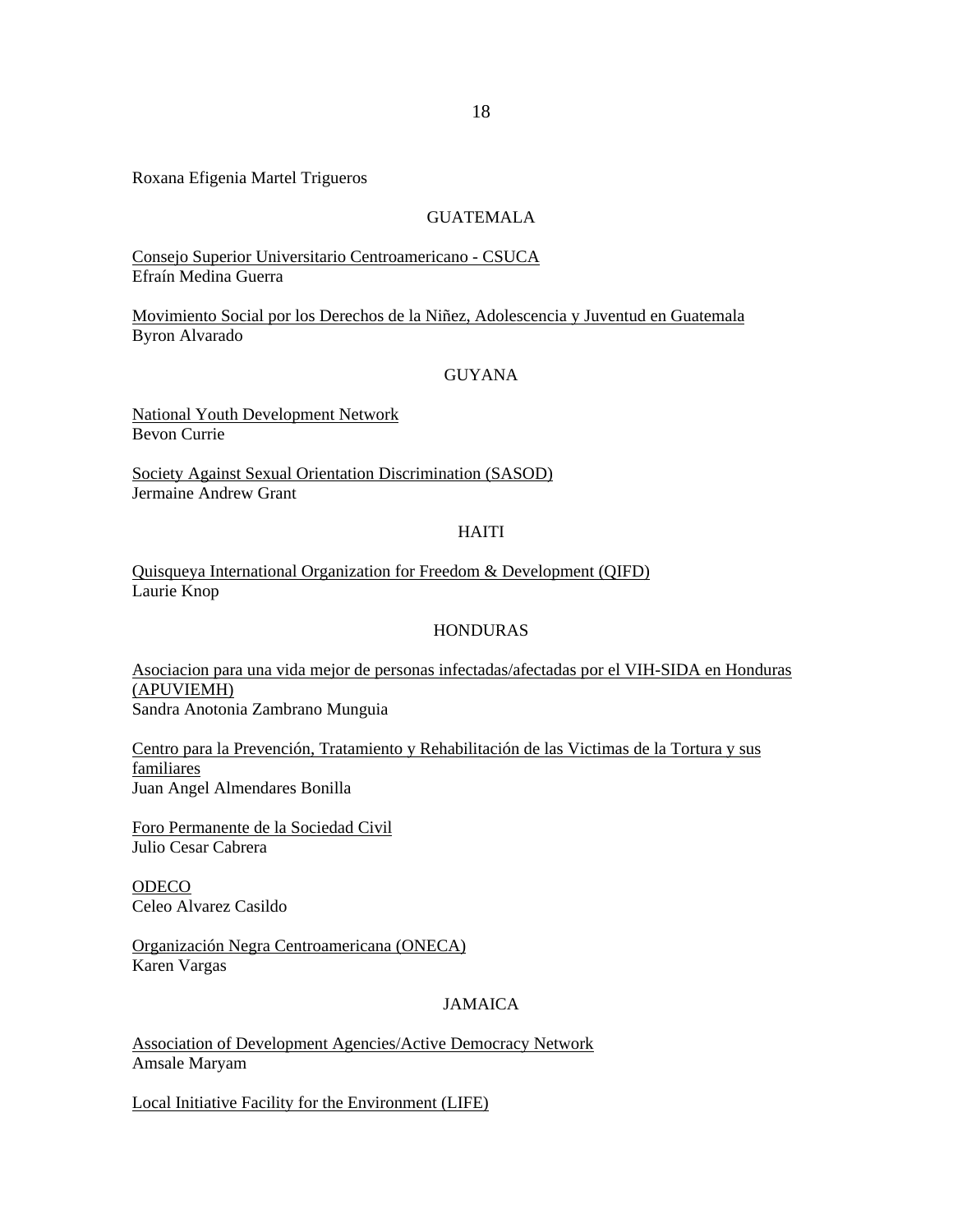Shereica Camille Grant

### **MEXICO**

Asociación Latinoamericana de Organizaciones de Promoción al Desarrollo, A.C. - ALOP Alicia Norma Castañeda Bustamante

## NICARAGUA

Red de Mujeres Afrolatinoamericanas, Afrocaribeñas, y de la Diáspora Dorotea Loise Wilson Tathun

# PANAMA

Federación Nacional de Personas con Discapacidad (FENAPEDI) Ana Eliceda Fisher Santamaría

Voces Vitales Marianela de Castillero

# PARAGUAY

Centro de Estudios Ambientales y Sociales Maria Ofelia Yegros Lopez

Foro de Mujeres del Mercosur, Capitulo Paraguay Amanda Ivonne Lugo de Bordon

Semillas para la Democracia, "Red Democracia Actica" Laura Schubeius

# PERU

Democracia Activa Molvina Zeballos

Conferencia Mundial de Religiones por la Paz (WCRP) Elias Szczytnicki

Consejo Nacional para la Ética Pública PROETICA Andoni Goyburu de Habich

Instituto de Estudios Políticos y Jurídicos Internacionales (IDEPJI) Percy Antonio Palomino Marín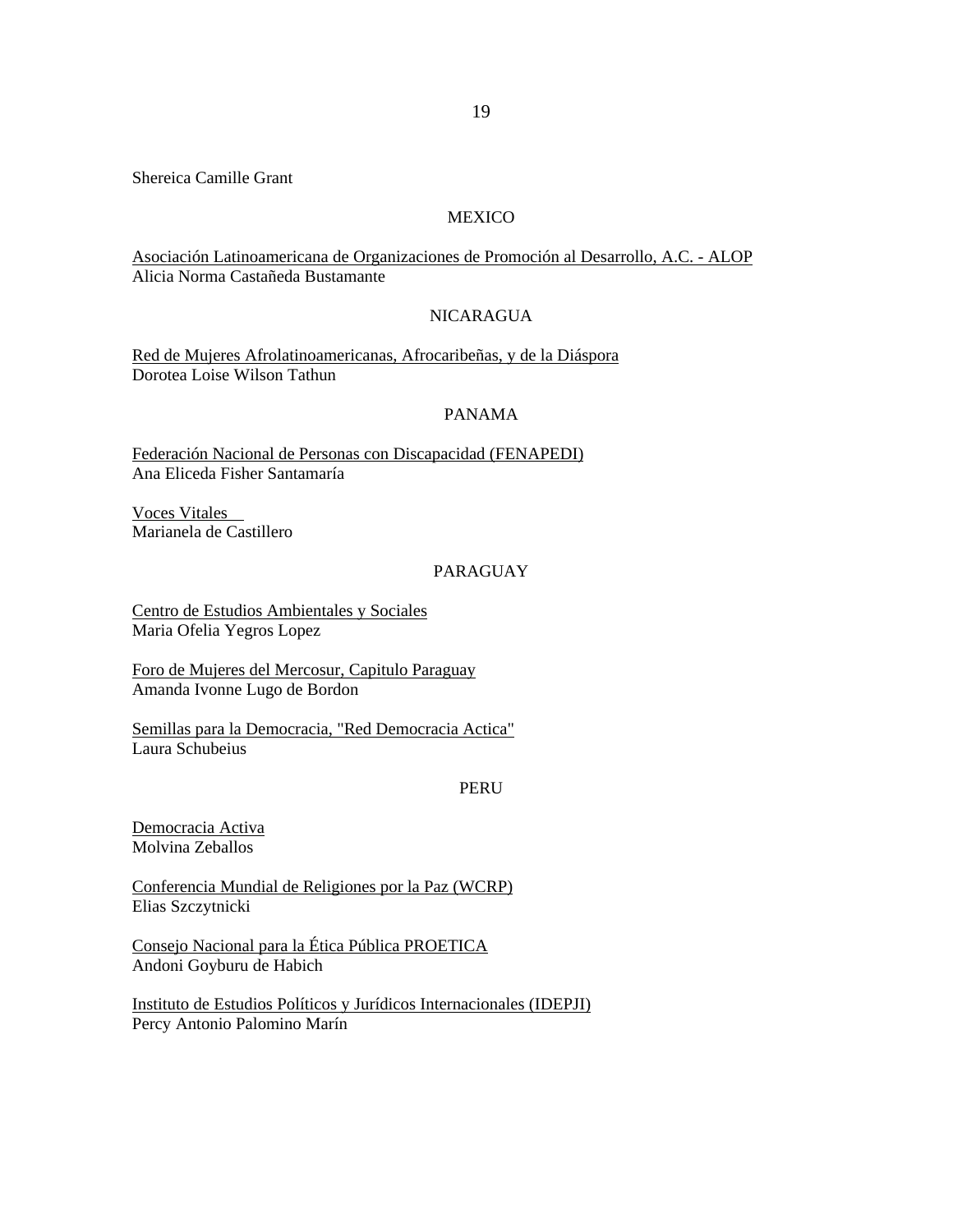## SAINT KITTS AND NEVIS

Outreach Foundation Cherrilyn Warde Crawford

St. Christopher Heritage Society Jean Grace Ninette Challenger-Bird

# SAINT LUCIA

The Aldet Centre-Saint Lucia Albert Deterville

# TRINIDAD AND TOBAGO

International Education and Resource Network Trinidad and Tobago, (iEARNTnT) Gia Virginia Gaspard Taylor

National Centre for Persons with Disabilities Beverly Ann Marie Beckles

Network of NGOs of Trinidad and Tobago for the Advancement of Women/Active Democracy Network Krishendye Rampersad

### URUGUAY

CAINFO-IELSUR-Red Democracia Activa Martin Prats

Centro Archivos y Acceso a la Información Pública Roberto Gossi

# UNITED STATES OF AMERICA

Alianza de Mesas Redondas Panamericanas Fabiola Chiriboga

B'nai B'rith International Eric Fusfield

Centro por la Justicia y el Derecho Internacional (CEJIL) Viviana Krsticevic Ariela Peralta

Esquel Group Ramon E.Daubon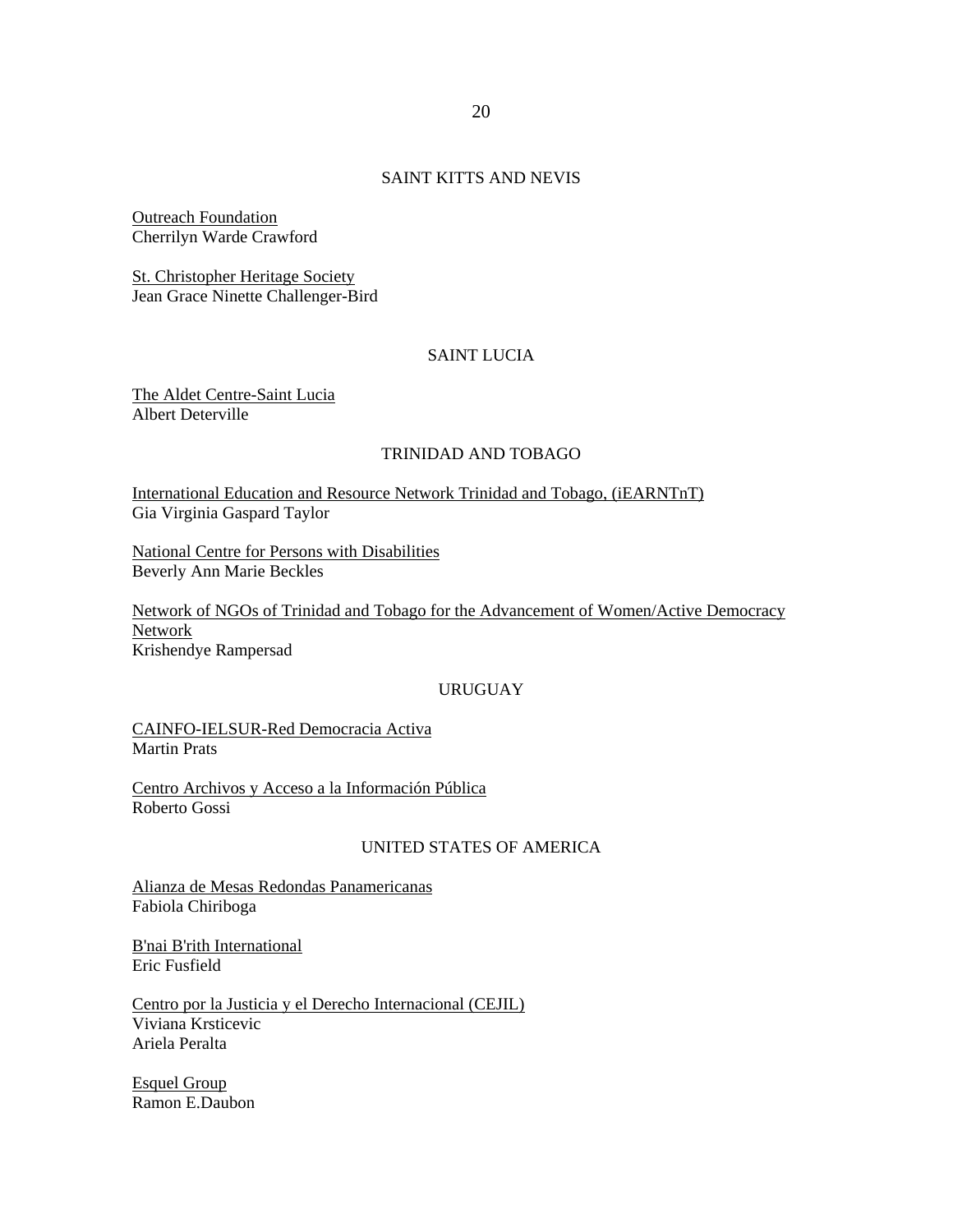George Laws García

Freedom House Matthew Briggs

Global Rights-Partners for Justice Carlos Quesada Stefano Fabeni

Inter-American Foundation Linda Kolko

International Police Association (IPA) Hugh J. Brien

Lawyers Without Borders Bianca L. Cappellini

Marketing and Business Development Carlene R. Scipio

National Coalition on Caribbean Affairs (NCOCA) Leo Edwards

Natural Resource Defense Council Jacob Scherr

Red Iberoamericana de Jóvenes Afrodescendientes e Indígenas - REJINA Hernando Viveros Cabeza

Vital Voices Global Partnership Eugenia Podestá Losado

Washington Office on Latin America Ashley Hoornstra Geoff Thale Vicki Gass

World Resources Institute Linda Shaffer

VENEZUELA

Espacio Civil Aixa Armas Alejandro Armas

Instituto Venezolano de Estudios Sociales y Políticos (INVESP)/Red Democracia Activa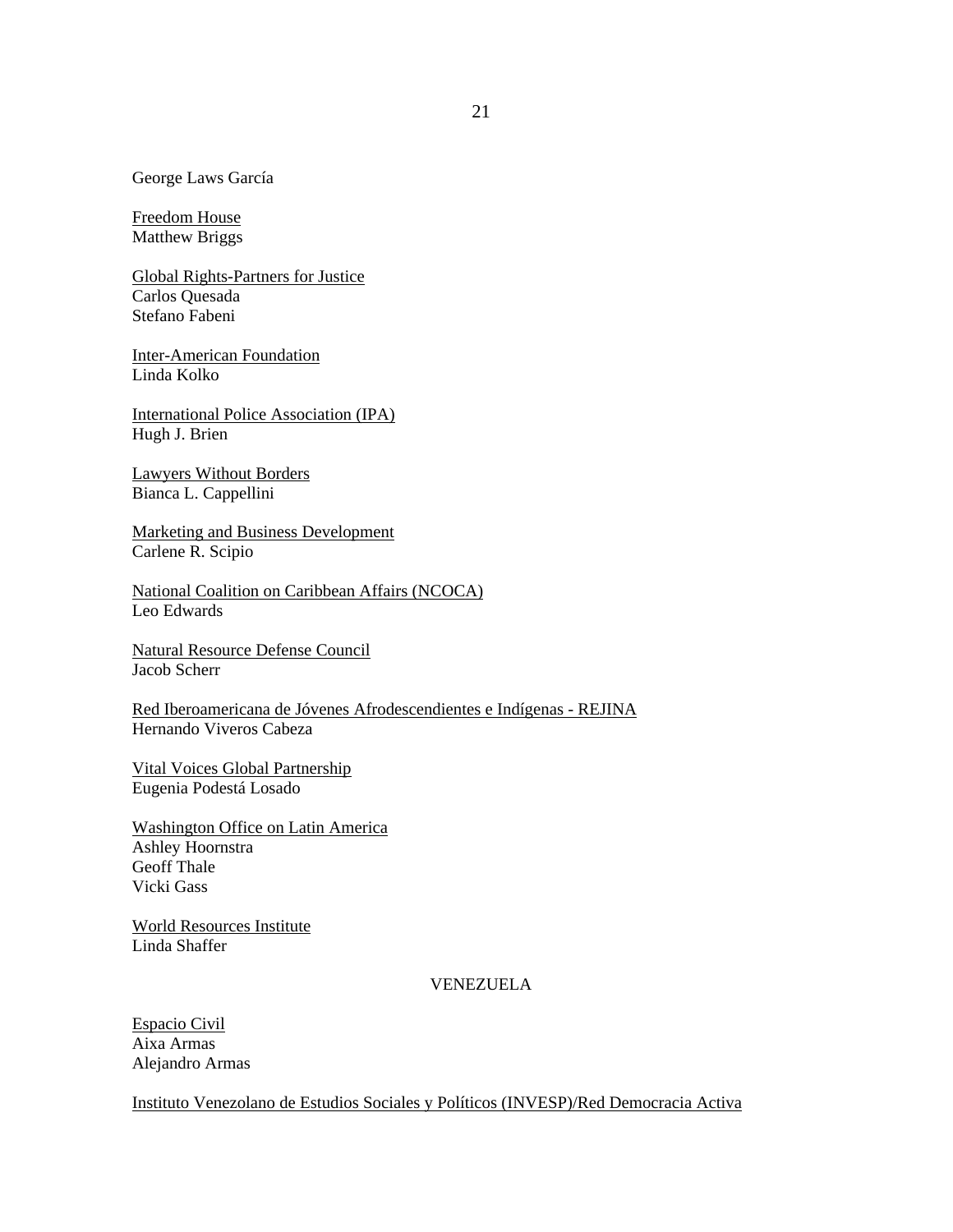Deborah Van Berkel

Red Latinoamericana y del Caribe para la Democracia/A.C. Consorcio Desarrollo y Justicia Carlos Fernando Ponce

#### **MEMBER STATES**

### BELIZE

Permanent Mission of Belize to the OAS Ambassador Nestor Mendez

### CANADA

Permanent Mission of Canadian to the OAS Ambassador Graeme C. Clark Christine Braun Darren Rogers Nichola Payne Samantha Ash

#### CHILE

Permanent Mission of Colombia to the OAS Ambassador Pedro Oyarce

### COLOMBIA

Permanent Mission of Colombia to the OAS Ambassador Camilo Ospina Sandra Mikan

### DOMINICAN REPUBLIC

Permanent Mission of the Dominican Republic to the OAS Guillermo Rivera, Alternate Representative

### GUATEMALA

Permanent Mission of Guatemala to the OAS Ambassador Jorge Skinner-Klee

#### HONDURAS

Permanent Mission of Honduras to the OAS Ambassador Carlos Sosa Juan Montoya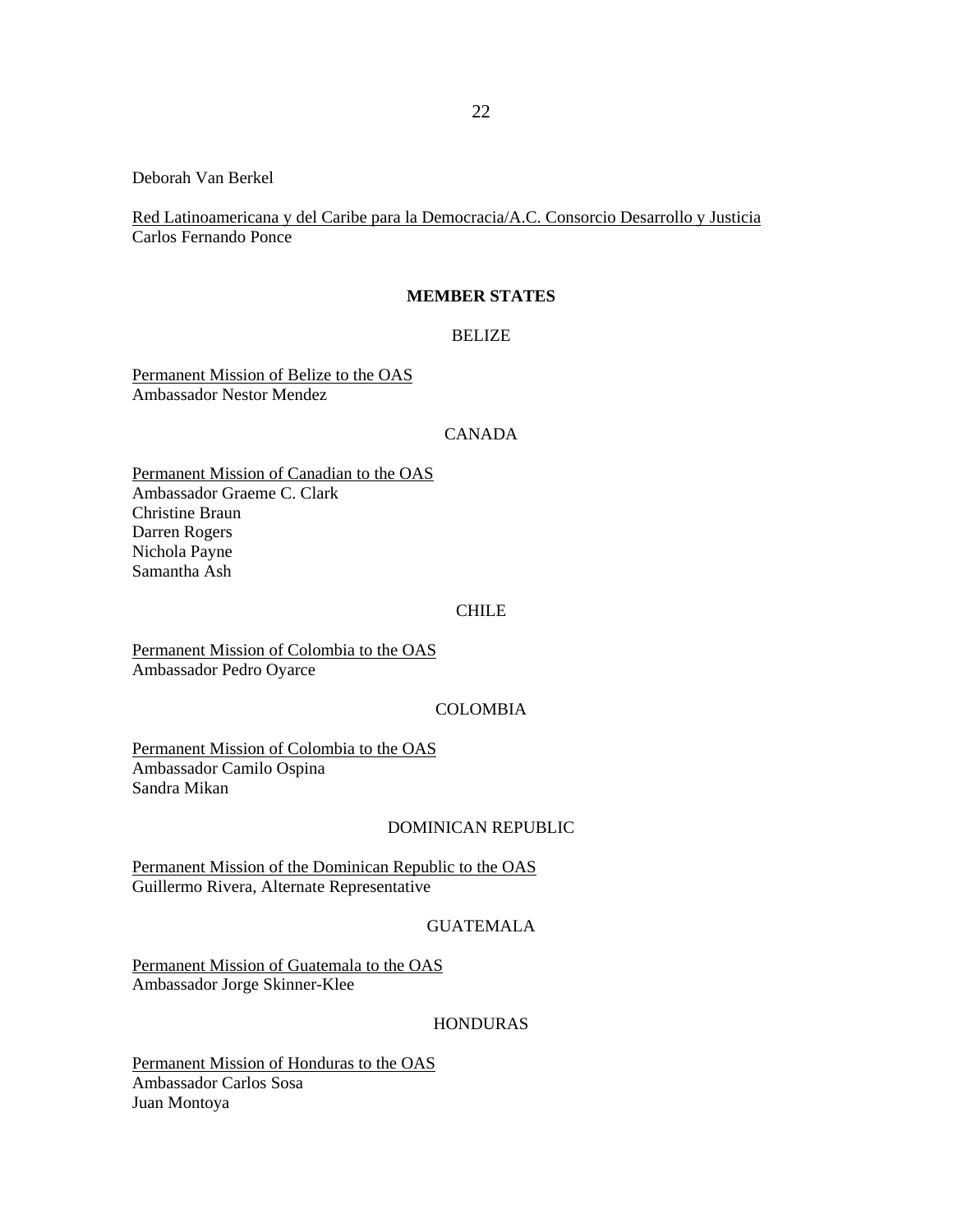## MEXICO

Permanent Mission of Mexico to the OAS Ambassador Gustavo Albin

## NICARAGUA

Permanent Mission of Nicaragua to the OAS Julieta Blandón

#### PANAMA

Permanent Mission of Panama to the OAS Ambassador Arístides Royo

### SAINT KITTS AND NEVIS

Permanent Mission of Saint Kitts and Nevis to the OAS Ambassador Izben Williams

#### TRINIDAD AND TOBAGO

Permanent Mission of Trinidad and Tobago to the OAS Frances Seignoret Garth Lamsee

### UNITED STATES OF AMERICA

U.S. State Department Susan R. Johnson, Senior Coordinator for Democracy Promotion, Bureau of Democracy, Human Rights and Labor (DRL) Katherine Townsend Andrew Stevenson Michael Overby

Environmental Protection Agency (EPA) Tony Landis Jr.

# URUGUAY

Permanent Mission of Uruguay to the OAS Ambassador Maria del Lujan Flores

## VENZUELA

Permanent Mission of Venezuela to the OAS Ambassador Roy Chaderton Matos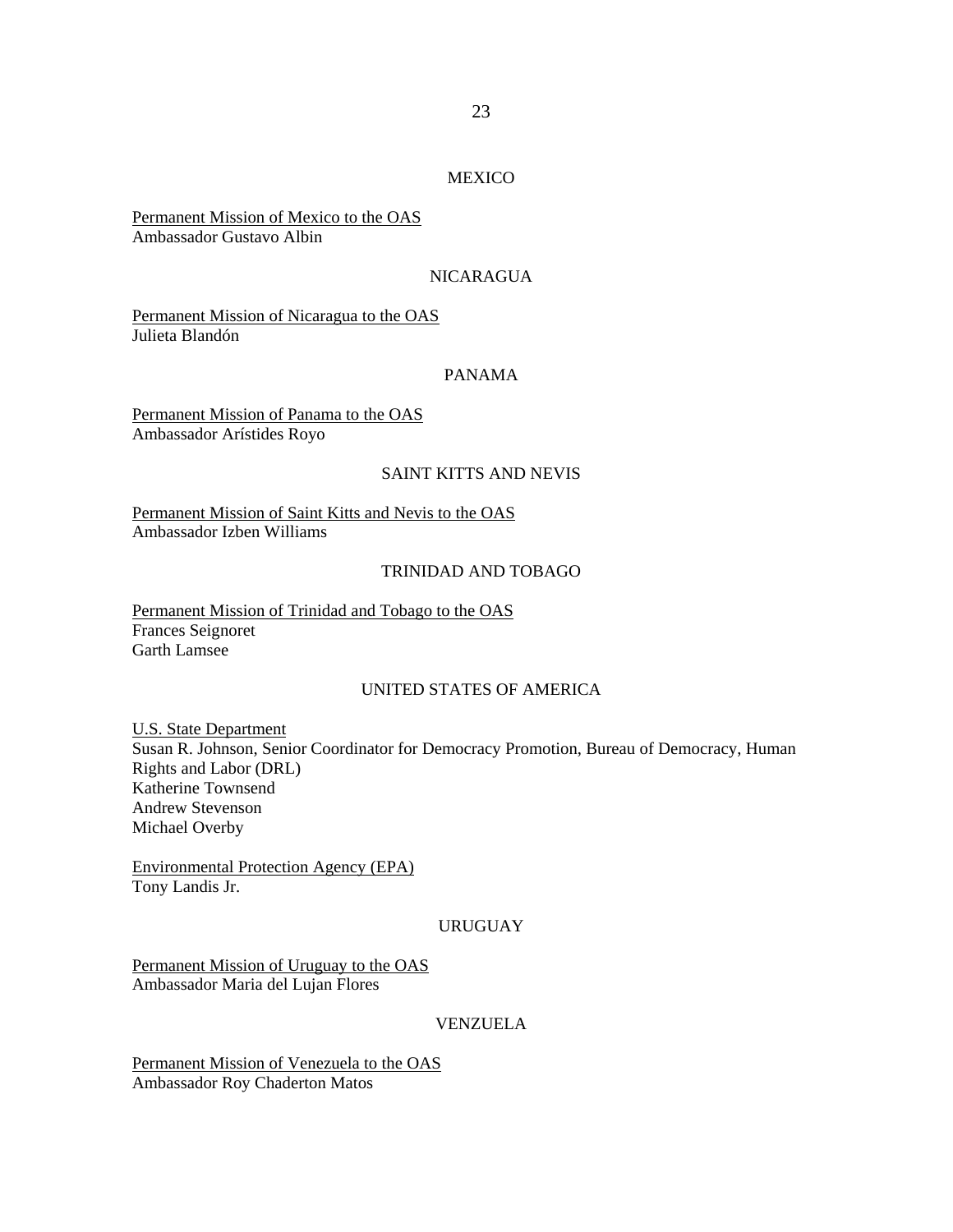#### ORGANIZATION OF AMERICAN STATES (OAS)

Ambassador Albert R. Ramdin Assistant Secretary General Washington, DC

Irene Klinger Secretary of External Relations *a.i.* and Director, Department of International Affairs Washington, DC

Alexandre Addor-Neto Secretary, Secretariat for Multidimensional Security Washington, DC

David Morris Director, Summits of the Americas Secretariat Washington, DC

Jorge Sanin Head, Relations with Permanent Observer Countries and Civil Society Department of International Affairs Washington, DC

Jessica Grebeldinger Coordinator, Participation of Civil Society in the Summits of the Americas Process Summits of the Americas Secretariat Washington, DC

Bradley Correa Department of International Affairs Washington, DC

Eric Ambrose Department of International Affairs Washington, DC

Federico Salon Department of International Affairs Washington, DC

Renee Della Ratta Department of International Affairs Washington, DC

Jaime Moreno-Valle Department of International Affairs Washington, DC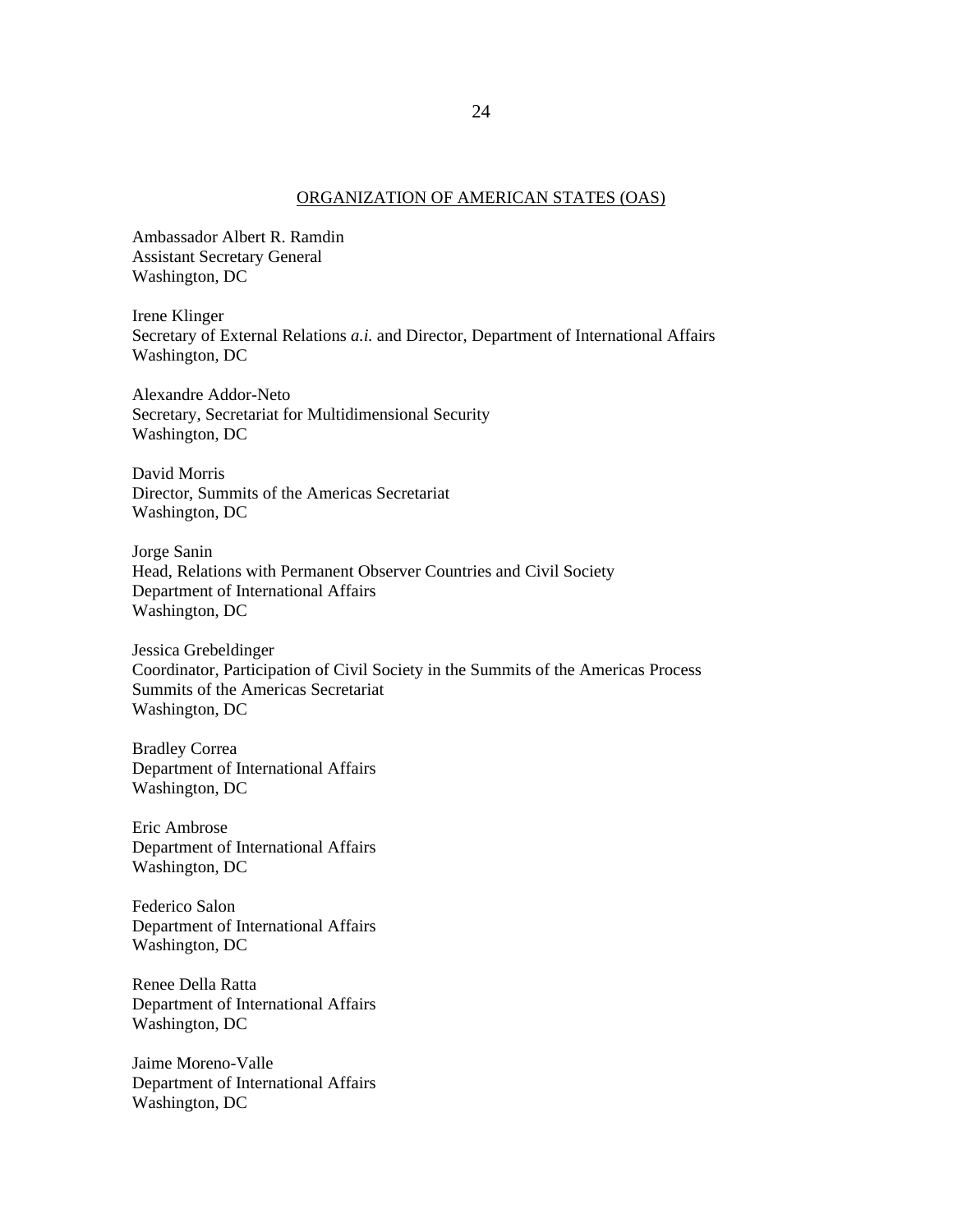Andrés Serafini Department of International Affairs Washington, DC

Maggie Hummel Department of International Affairs Washington, DC

Viviane Espinoza Specialist, Civil Society Participation in the Summits Process, Summits of the Americas Secretariat Washington, DC

Andrea Montilla Summits of the Americas Secretariat Washington, DC

Secretariat for Political Affairs – Department of State Modernization and Good Governance Gertrudis Hernandez-Palacios Fernanda Massaccesi Helena Fonseca Cecilia Sepúlveda

# **PERMANENT OBSERVERS**

CHINA

Embassy of China Huiwun Ping

FRANCIA

Mission of France Milena Castellnou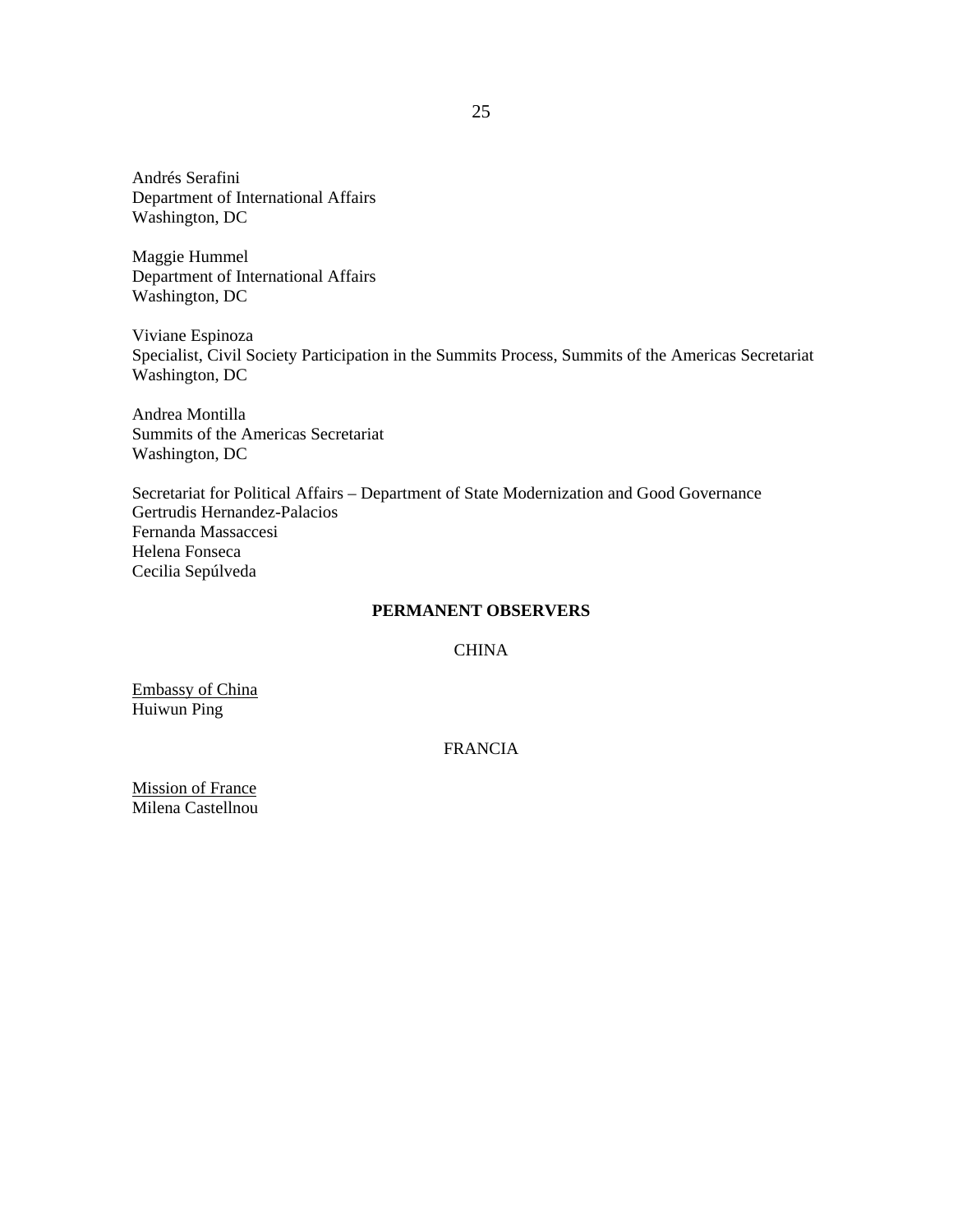# **ANNEX II**

### **Resolution from the Civil Society Hemispheric Forum In Preparation for the OAS General Assembly and the Fifth Summit of the Americas**

#### **To the Host Government of the Fifth Summit of the Americas and OAS Members States**

### **Tabled by the Active Democracy Network Signed by participating civil society organizations of the Americas Washington, D.C. USA, March 4, 2009**

#### **Resolution**

Given that the Trinidad and Tobago Government has committed to the philosophy of implementation of Summit mandates as host of the Fifth Summit of the Americas,

And in keeping the Inter-American Democratic Charter, especially Article 4 which guides all activities and commit member states to "Transparency in government activities, probity, responsible public administration on the part of governments, "

And given that declarations of previous Summits, in particular, the Quebec Declaration of the Third Summit which "welcome(s) and values the contributions of civil society, including business and labor organizations, to our Plan of Action, and affirms that openness and transparency are vital to building public awareness and legitimacy for our undertakings."

And Article One of the Quebec Plan of Action on Transparency and Good Governance for making democracy work better which recognizes "that good governance requires effective, representative, transparent and accountable government institutions at all levels, public participation, effective checks and balances"

And in the interest of building mutual trust and mutual dialogue and the provision of information to civil society to work effectively,

#### Be it resolved that,

Civil society calls on the Host Government of the Summit of the Americas to release today the updated version of the draft declaration of the Summit of the Americas so that the civil society organizations attending this forum can provide timely, relevant, and substantive recommendations. We also ask you to share with us your government's plans for civil society involvement at the Summit. We understand that there will be a civil society forum on the 15th and 16th and we insist that civil society set the agenda for this forum in consultation with the Member States. We would also like to have access to the agenda and procedures to participate in the dialogue with Foreign Ministers at the Summit.

We the civil society organizations who sign this document have been participating in the entire process leading up to this Summit and we see our participation in the Summit as the culmination of our efforts up to this point. We have made recommendations at three sub-regional forums and the